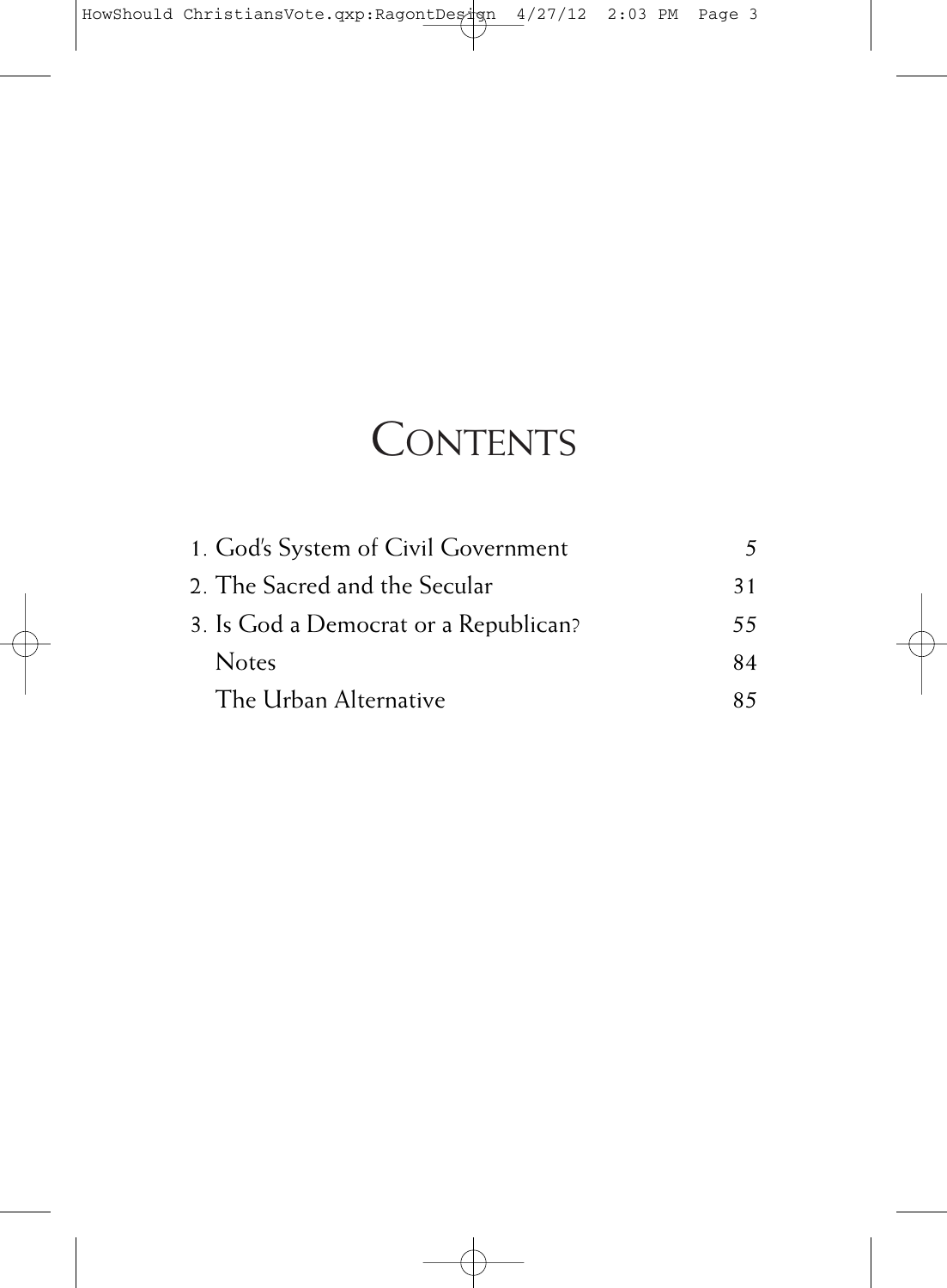

# GOD'S SYSTEM OF CIVIL **COVERNMENT**

 $\bigvee$  any, if not most, Christians begin with the wrong question of *who they should vote for* rather than the more important question of *how they should vote.* Asking the correct question is fundamental to knowing how to arrive at the correct answer.

If you were to come to me with your personal life in shambles and you didn't know which way to turn, and you said, "Tony Evans, help me," I would open up my Bible, identify the cause of your personal dilemma, and speak God's truth about your situation—giving you God's resolution for whatever it is that you are facing.

If you were to come to me with your family life in shambles with both you and your spouse seeking a divorce because of chaos in your home, and you said, "Tony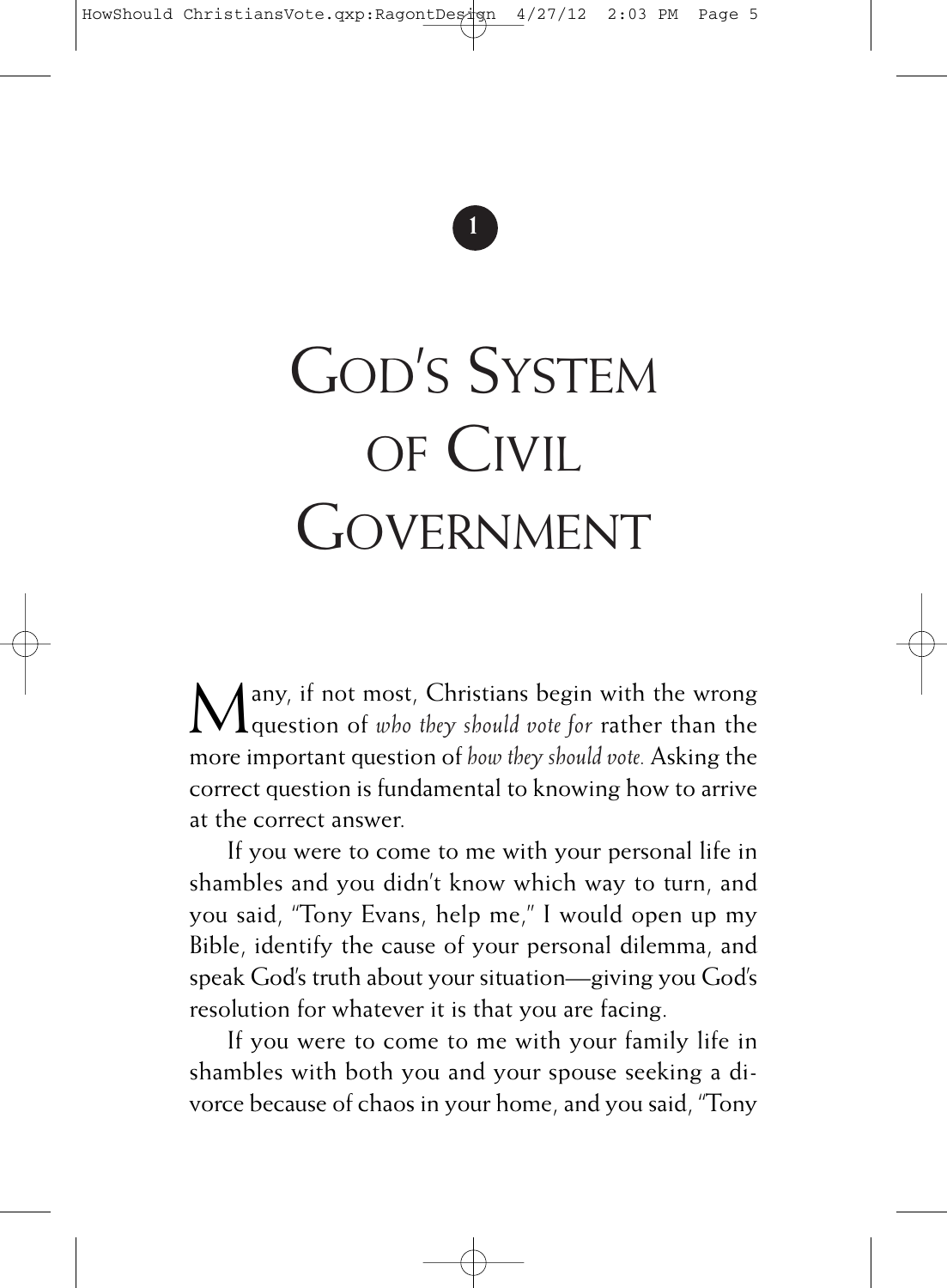Evans, help me," again I would open up my Bible, identify the cause of your familial dilemma, and present to you God's solution for whatever it is that you are facing.

If you were a pastor of a church and you came to me with your deacons or elder board because your church was in shambles, everyone was arguing, and your congregation was confused, and you said, "Tony Evans, help us," I would open the very same Bible that I used to help the individual and the family, and I would identify the cause for the chaos based on the Word of God, seeking to prescribe biblical solutions for the calamity in your church.

In other words, Scripture would not only solve the individual and family divisions, but it would also solve the ecclesiastical confusion. This is because Scripture holds the final and authoritative answer on all of life's concerns. In fact, every question facing us today has two answers: God's answer and everyone else's. And when those two differ, everyone else is wrong.

Yet where do we often go for answers as a nation when there is chaos in our country? Where do we turn for solutions when we are experiencing moral, social, and economic decline at a rate that is able to destroy our country before our youngest generation even has a chance to grow up? What do we do when divisions, debt, and our own internal protests across our land threaten what little stability we have left?

What most Christians do, unfortunately, is change books. When it comes to politics and elections, far too many Christians spend more time appealing to family, his-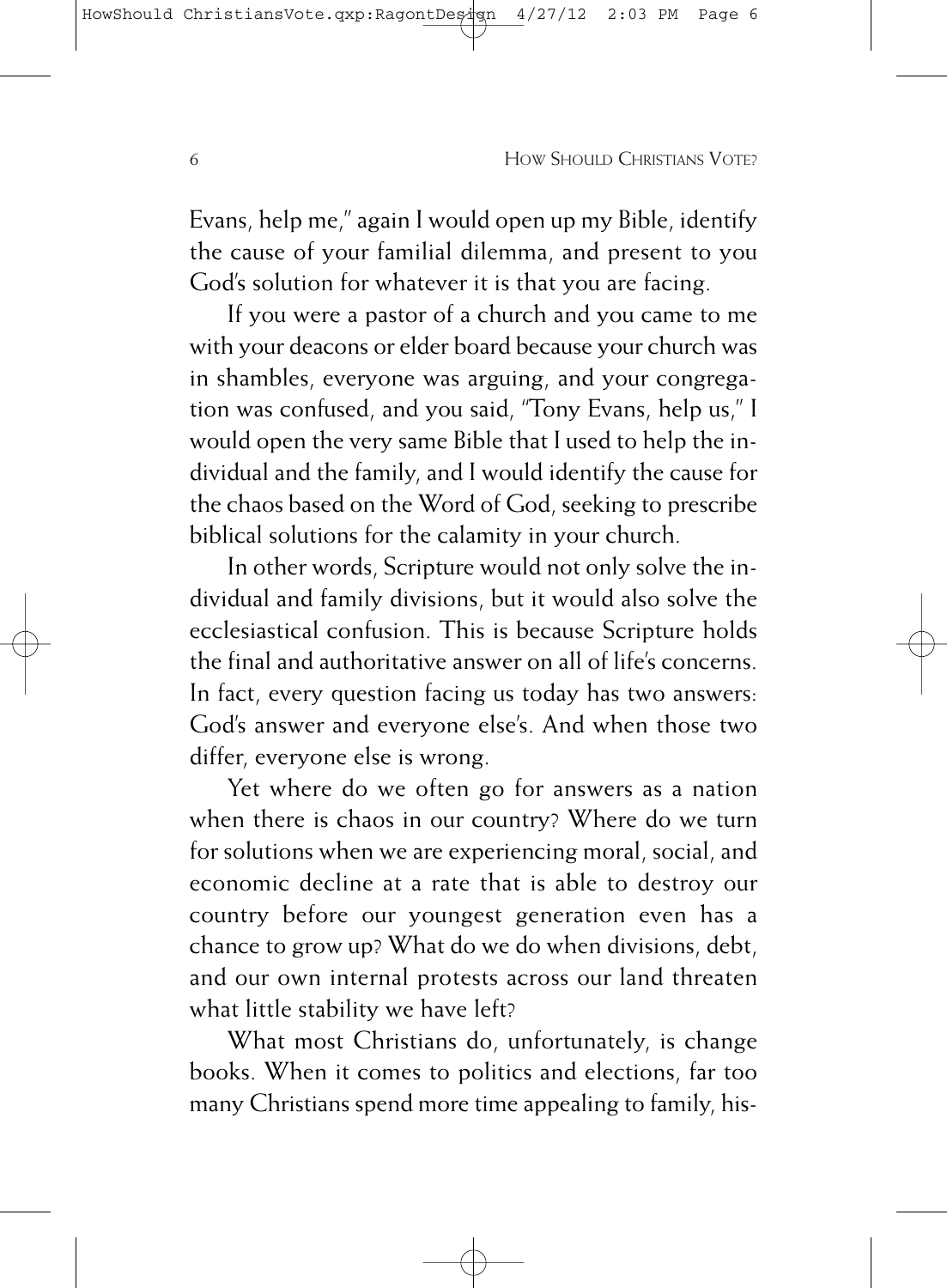tory and tradition, culture, racial expediency, and personal preference than they do to what the Bible teaches. While Scripture is good enough for individuals, families, and churches, it seems that somehow it has been deemed insufficient for how we respond to politics and government.

Yet the same book that can restore a person, home, or church is the very same book that can restore and transform our nation. Friend, we don't need to change books. In fact, it is precisely because we have changed books that the chaos in our country has gotten worse than ever before.

## **GOD IS IN CHARGE, AND ALONE SITS AS THE ULTIMATE GOVERNMENT OVER HIS CREATION.**

It astounds me that in all of the talk permeating the airwaves, around watercoolers, over dinners, and among Christian friends concerning the elections, candidates, parties, and platforms—how little a *biblically based* theistic worldview seems to enter the equation. God may get dropped in here or there on one issue, or perhaps two. But that is not good enough. Unless God and His revealed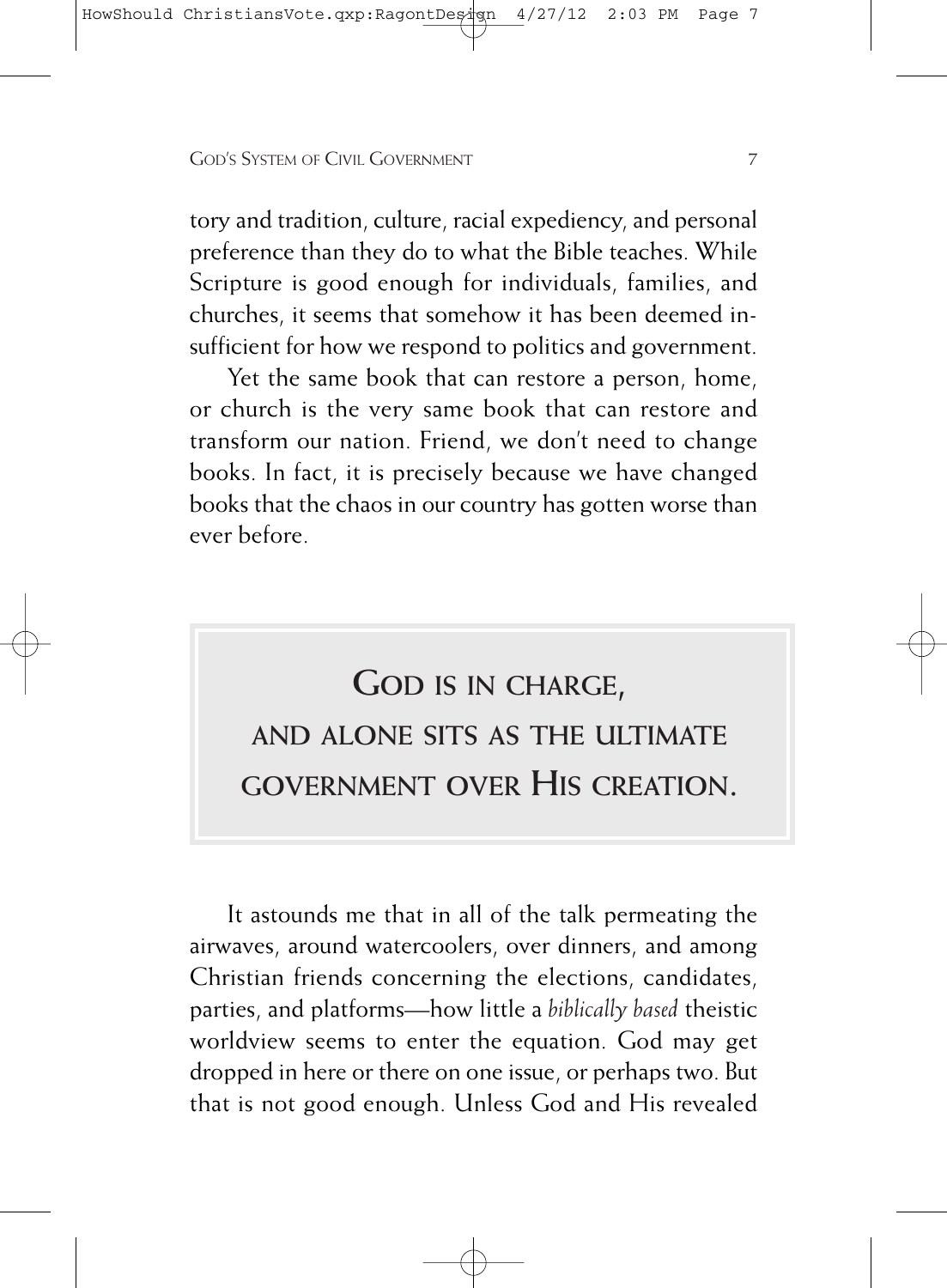Word is the overarching influencer and rationale over how our electoral decisions are made as believers, then we cannot expect God to be the overarching influencer in our nation. Nor can we expect God to pour out His blessings on us as a country when He has been similarly marginalized, and at times even dismissed, from the equation.

#### GOD RULES

My fellow believers, it is time to return to the Book. It is time to look to the one source that holds the answers for how our country should operate, the Bible. And to do so, I want to start with the foundational principle upon which all else should rest concerning how a Christian should vote. This principle is located in the book of Romans where we read, "Every person is to be in subjection to the governing authorities. *For there is no authority except from God*, and those which exist are established by God" (Romans 13:1, emphasis added).

God is in charge, and alone sits as the ultimate government over His creation. All other governments are then to reflect His ultimate rule. It is as straightforward, and as complex, as that. Scripture tells us clearly that there is no authority apart from God. Not only that, but we read that any governing authorities put in place have been established by God. Now that doesn't mean that the people filling the positions within the governing authorities are intentionally serving God or that their decisions are in line with God— because many, if not most, are not.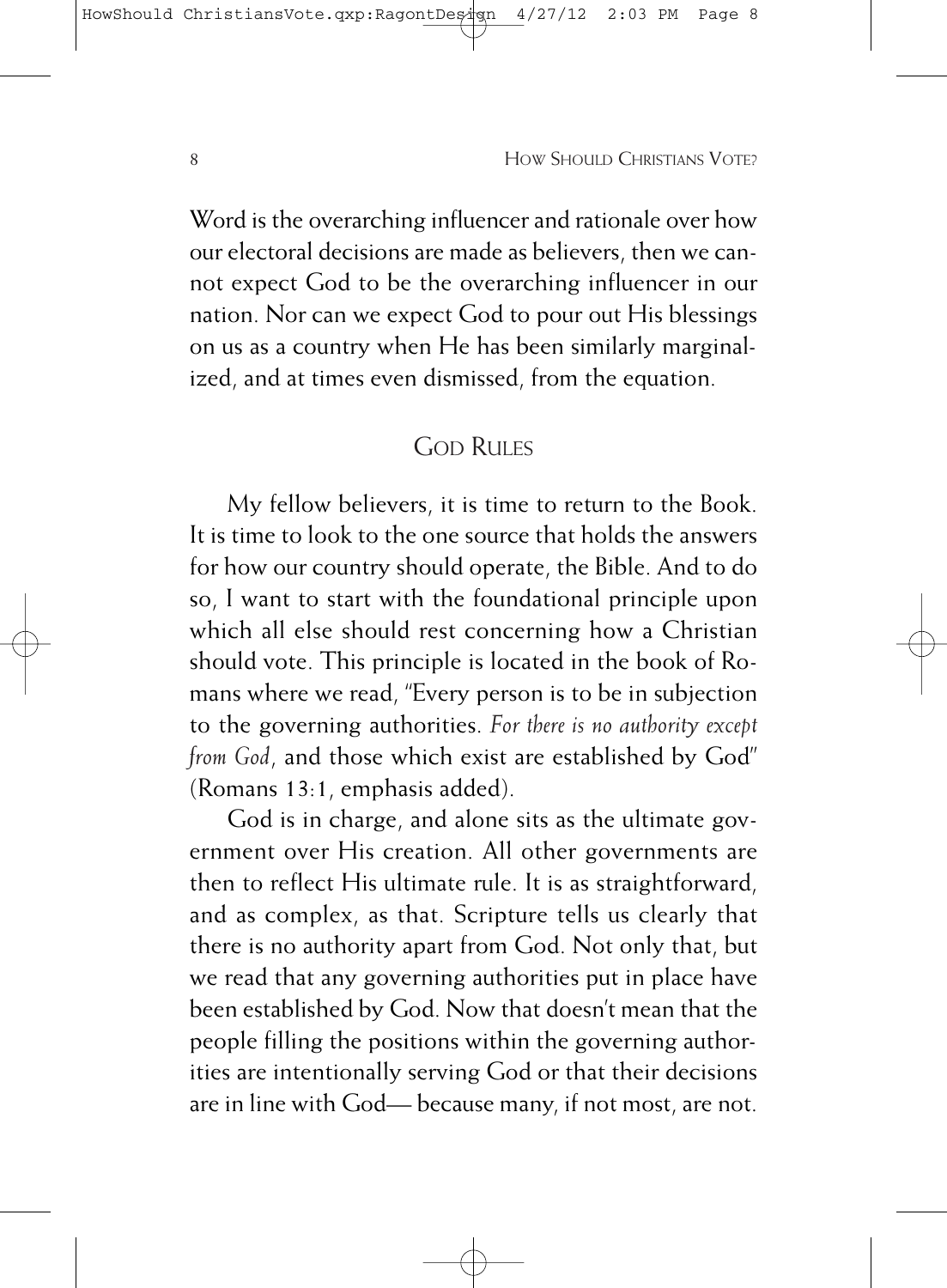But the institution of governmental authority has been created, decreed, and established by God underneath His sovereign control.

For this reason, God cannot be removed from believers' involvement or representation in government because laws are made based on belief systems. Since the Christian's belief system or worldview is to be derived from the Bible, then out of necessity it should inform our politics and therefore should inform our vote.

A quick word on sovereignty before we move on because an accurate understanding of this principle is critical to formulating a believer's worldview on voting. Sovereignty simply means that God is accountable to no one. All things are either caused by Him or permitted by Him. To acknowledge His sovereignty means to recognize His jurisdiction, along with the validity of His supremacy, over every area of life (Psalm 103:19; Romns 11:36).

What humanism often does is offer an insufficient understanding of the sovereign purpose and work of God. These systems attempt to box God into a government confined within the perspective of man. Yet when humanity is used as the starting point for interpreting and interacting with God's creation, faulty theology and sociology emerge as mankind attempts to fashion God into the image of man. As a result, socialism and communism, in particular, use government to suppress religion to such a degree as to leave the one true God out entirely.

The other extreme are those civilizations which, in the name of their religion, create bondage. Many of these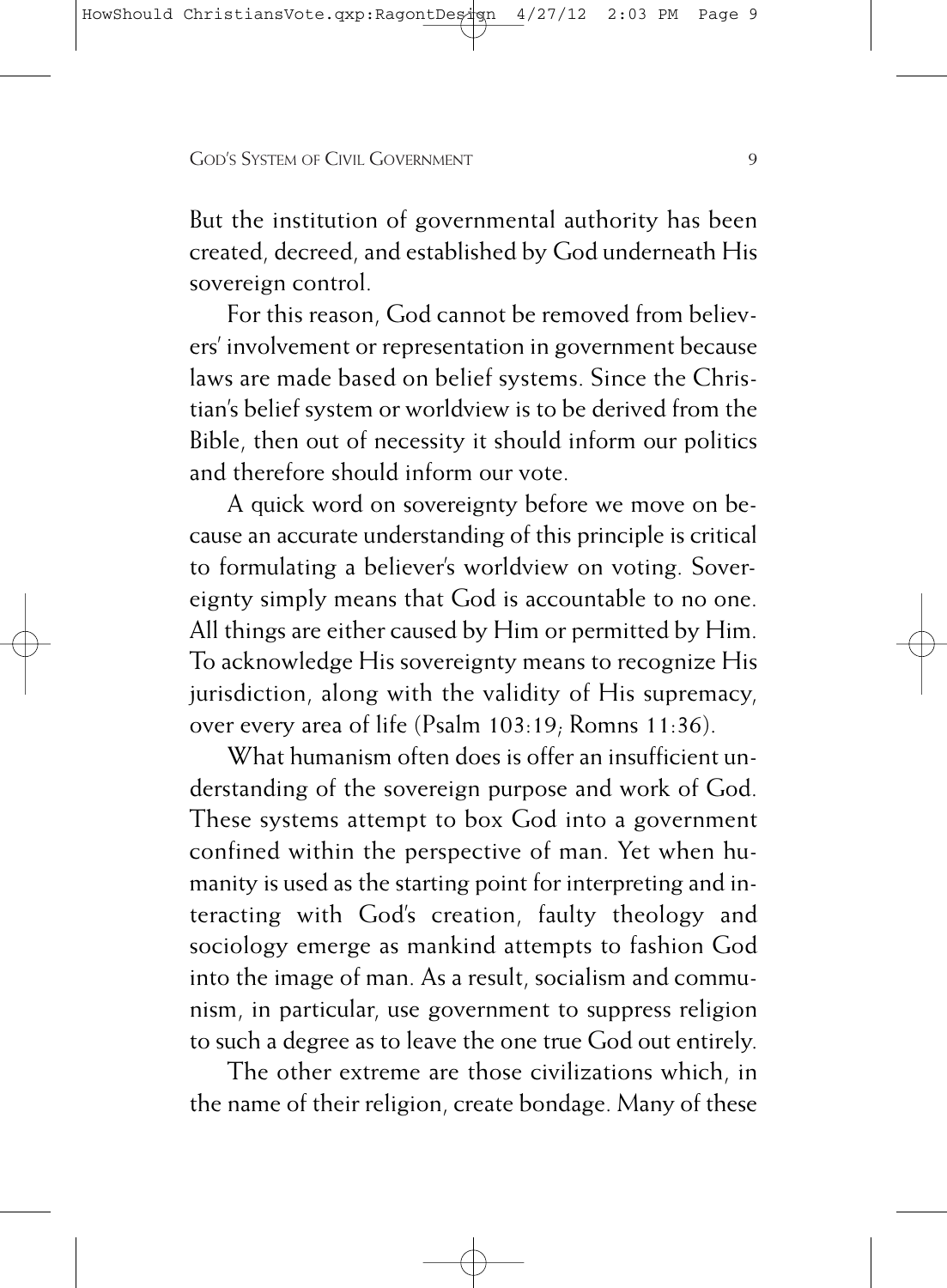"ecclesiocracies," and even so-called theocracies, in the Middle East and elsewhere allow people the opportunity to express their faith in the religion that the government has decreed as lawful—but that expression is mandated. That is not freedom. Rather, that is oppression.

Oppressive religious rule occurs when governmentmandated civil religion is used to rule over people, frequently without the consent of the governed. It includes rule by mandate of an institutional religious hierarchy, and is often resisted by its subjects.

Yet God never forces obedience to His rule. As the supreme ruler, He has allowed the freedom to obey or disobey according to mankind's choices within the sovereign lines of His boundaries. The boundary lines of God's sovereignty are the non-negotiable areas He has established. It is similar to the boundary lines on a football field. In between the boundary lines on the football field, there is given the freedom to call the plays. Likewise, God has given mankind the freedom to make decisions on the field of life.

Of course, disobedient decisions will result in consequences that are oftentimes inherent in the very activity itself (Romans 1:18–32). But in His sovereignty, God has allowed mankind to serve as representatives within His governing systems, for good or for bad.

Keep in mind that God's sovereignty allows Him to even use that which is not cooperating with Him (the bad) in order to move things to where He wants them to go.

Yet while God is able to turn things around, that does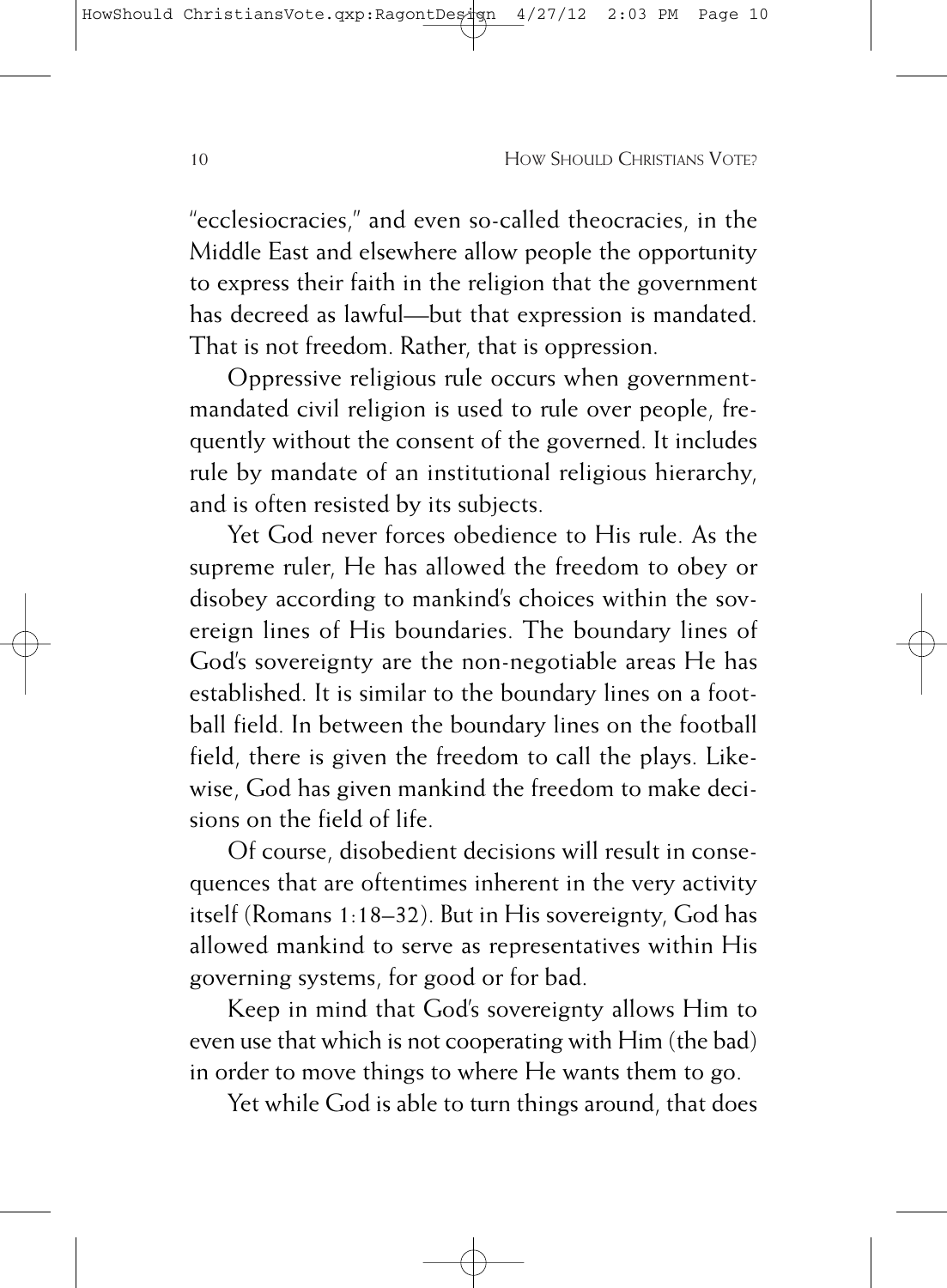not mean that we are to intentionally disregard God's rule. Rather, as the originator of governing authorities and as the sovereign authority over all, what God has to say regarding culture, social order, and government supersedes all else and should be the basis upon which all of our decisions, as followers of Christ, are made. In other words, as a Christian, you cannot discuss government without discussing God. This is because government is a divinely ordained institution.

Problems arise when people adopt the institution of government but dismiss the divine Ruler over government. Many people want "God bless America" today. They just don't want "One nation under God." The issue is that you can't have one without the other.

God has given us the freedom to choose whether or not we will be one nation under Him—whether we will recognize His rule and operate underneath it. But with that choice comes either "God bless America," or not. God only promises to bless the nation that recognizes His authority (Psalm 33:12).

Freedom means you get to control the choice, but because God is the sovereign ruler over His creation you don't get to control the consequences. He will rule by either endorsing your choice, or He will rule by allowing you to have the consequences of a decision made against Him.

For example, those who favor the legality of abortion on demand are making a choice against God's law not to take an innocent human being's life. God has given people the freedom to disobey Him in making this choice antithetical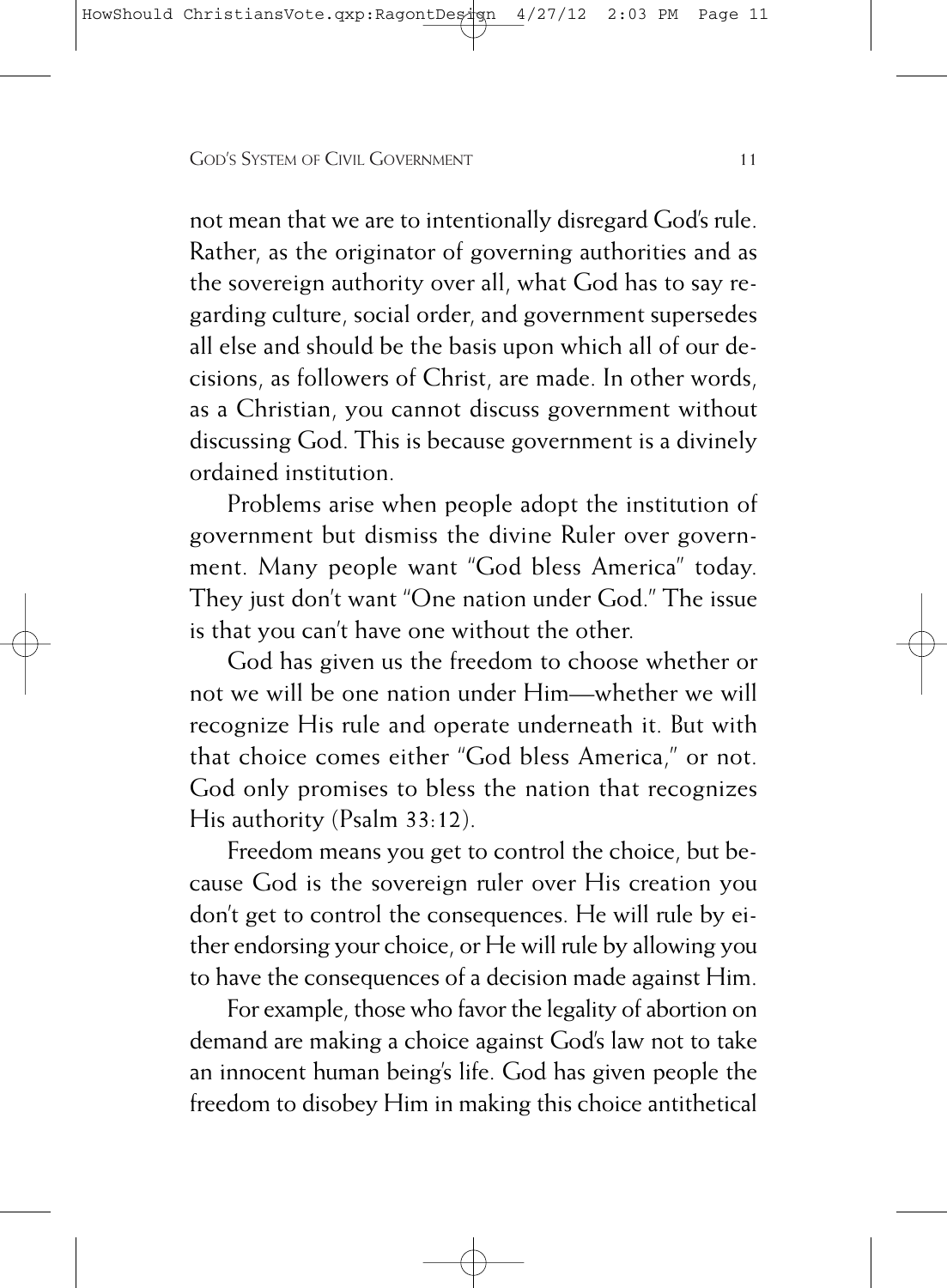to what He says. And He has even given our government the freedom to issue a law that makes the murder of an unborn child legal in their system.

However, God's viewpoint on the wrongful exercise of this freedom by shedding innocent blood is given to us in the book of Genesis where we read, "Whoever sheds man's blood, by man his blood shall be shed, for in the image of God He made man" (Genesis 9:6). We also read in Proverbs that God hates "hands that shed innocent blood" (Proverbs 6:17).In Deuteronomy, God curses the one who "taketh reward to slay an innocent person" (Deuteronomy 27:25 KJV). And in Isaiah 49:1 and elsewhere in Scripture, we see God clearly recognizing the child while in the womb: "The LORD called Me from the womb; from the body of My mother He named me."

When the governing representatives of the people legalize the shedding of innocent blood (as a for-profit business, nonetheless) then they have placed themselves, and those they represent, in the direct line of God's judgment. An attack on the life of another is an attack on God Himself as humanity has been made in His image (Genesis 9:6).

As a result, there is a price tag for legalizing the shedding of innocent blood. The more unborn babies are murdered in our land, the more we can expect violence in our culture as well. Because when a culture goes against God's laws, God will allow that culture to experience the consequences of the breaking of that law—in this case the resultant devaluing of life as well as the effects of that devaluing.

The real issue at hand is how God is going to respond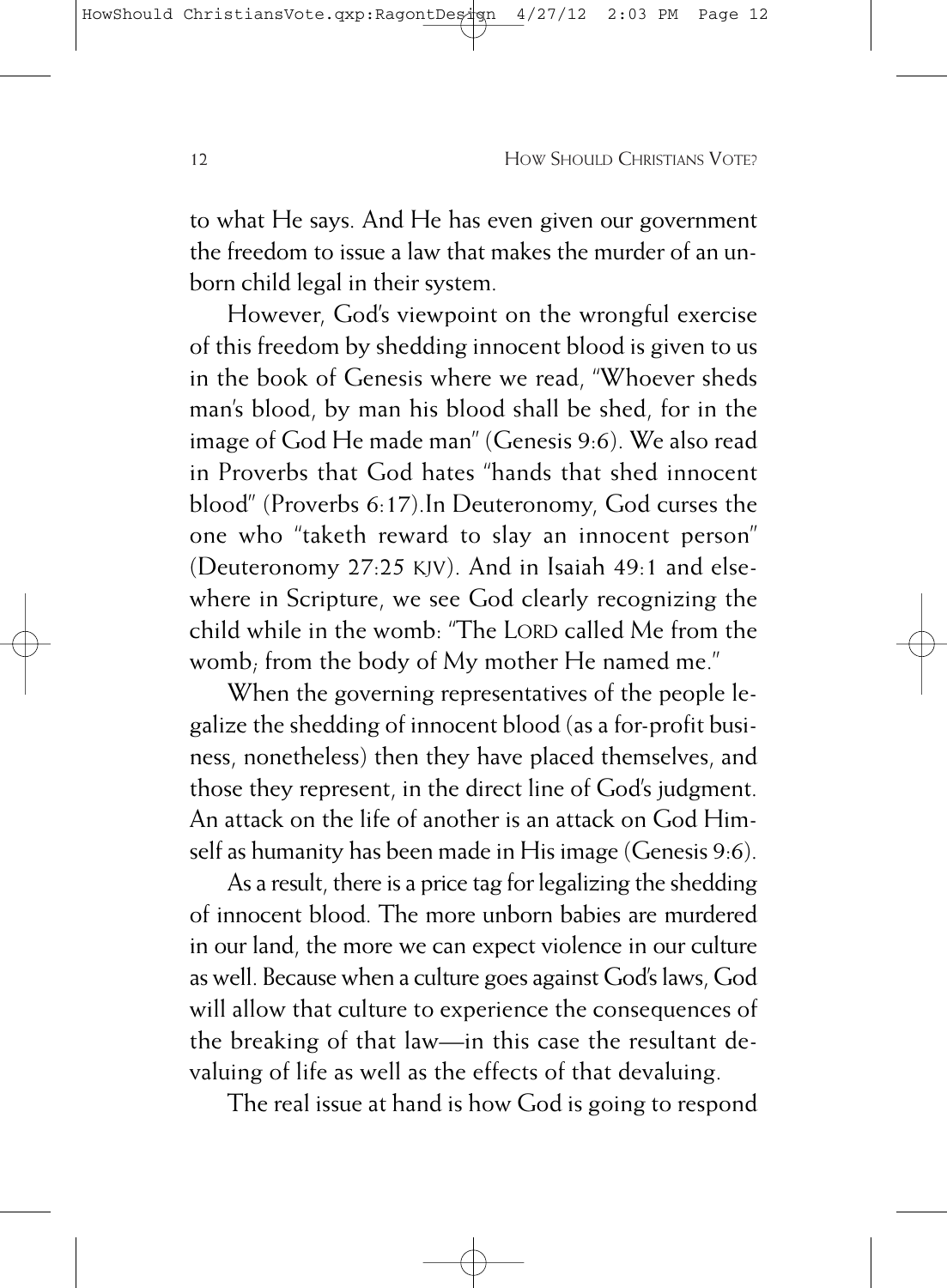to a culture when the majority of the people seek to veto Him. God has made it clear that He is the ultimate authority, and everyone else is the delegated authority, for good or for bad.

The Bible tells us that we are all "under God." We read in Psalms that "The LORD has established His throne in the heavens, and His sovereignty rules over all" (Psalm 103:19). In Daniel, it says that "the Most High is ruler over the realm of mankind" (Daniel 4:17) and that "it is Heaven that rules" (Daniel 4:26).

Scripture clearly distinguishes for us in these places and in many others that God's rule operates universally over every thing, every nation, every person, and every system, whether that be political, economic, educational, or familial. Yet while there is one ultimate Ruler, there are multiple rulers who have been put in place in order to rule. That is why Paul tells us to be in subjection to the governing authorities (Romans 13:1)—plural—as we read earlier in Romans.

## **GOD ESTABLISHED THE FAMILY AS THE FOUNDATION OF CIVILIZATION.**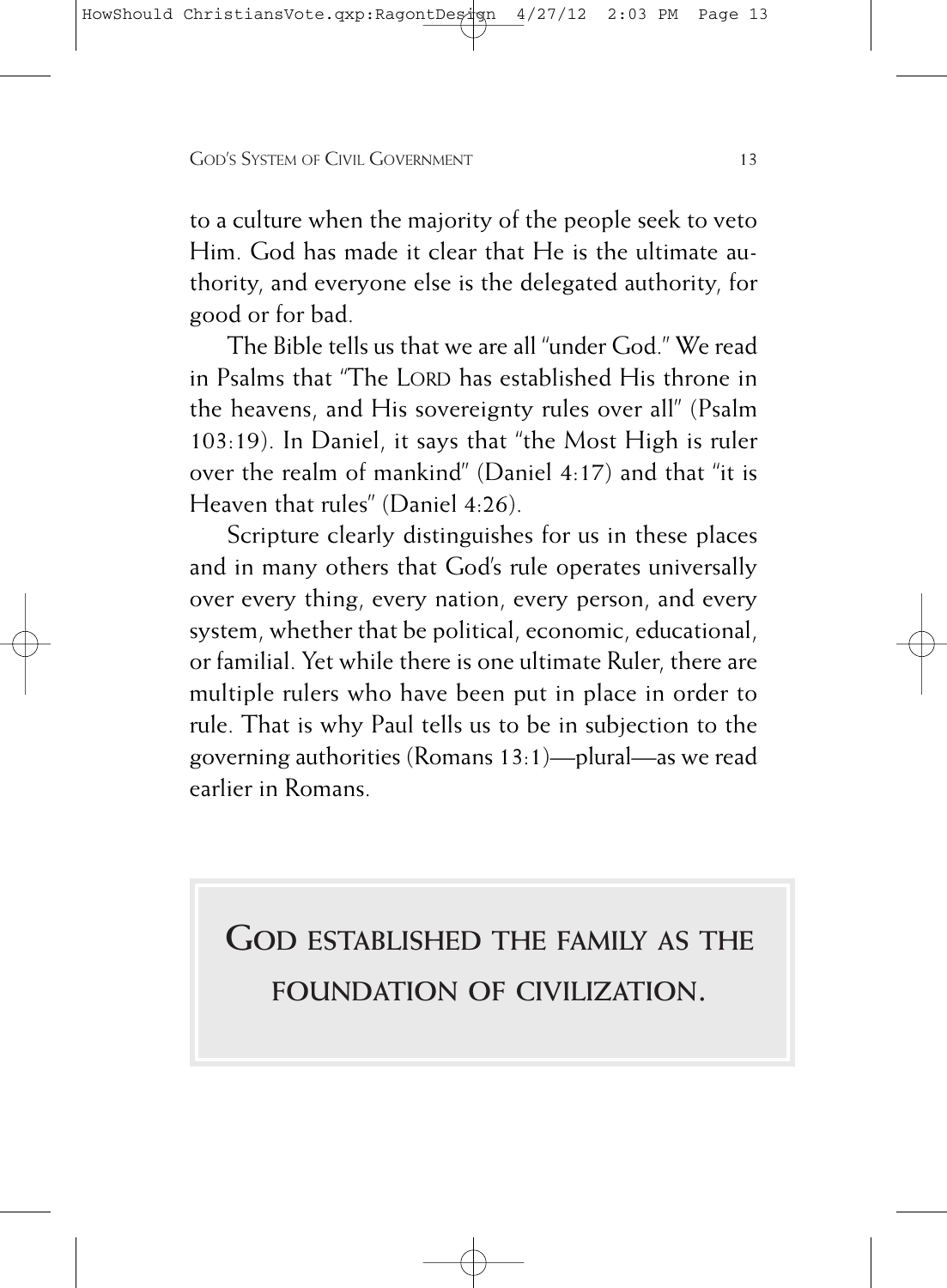The reason for the plurality in governing authorities is that the division of power provides the best environment for the fair dispersement of power underneath the ultimate ruler, God. Just like at the Tower of Babel, when mankind tried to unite in order to usurp or reach God's rulership in the heavens, God resisted their attempt at a centralized world power (Genesis 11:1–9).

It is in dividing up governing authorities that both checks and balances are put in place against evils arising within a sinful humanity such as tyranny and dictatorships. That is why our founding fathers separated the judicial from the legislative and also from the executive branches. Since God exists as both unity and diversity (Trinity), human government has been established to reflect that pattern by being unified in their purpose while being diversified in their spheres of responsibility. The division of power is the biblical and optimal way for maximizing God's position as the ultimate authority. Government cannot be all things to all people. Only God can be everything for the people. When the state seeks to adopt such a role, it is seeking to emulate God.

#### THE FOUR SYSTEMS OF GOVERNMENT

Under God's rule, He has created governmental systems that consist of four distinct realms: individual, family, church, and civil government—each having specific, limited spheres of responsibility and jurisdiction. Since God alone is the ultimate authority, no human govern-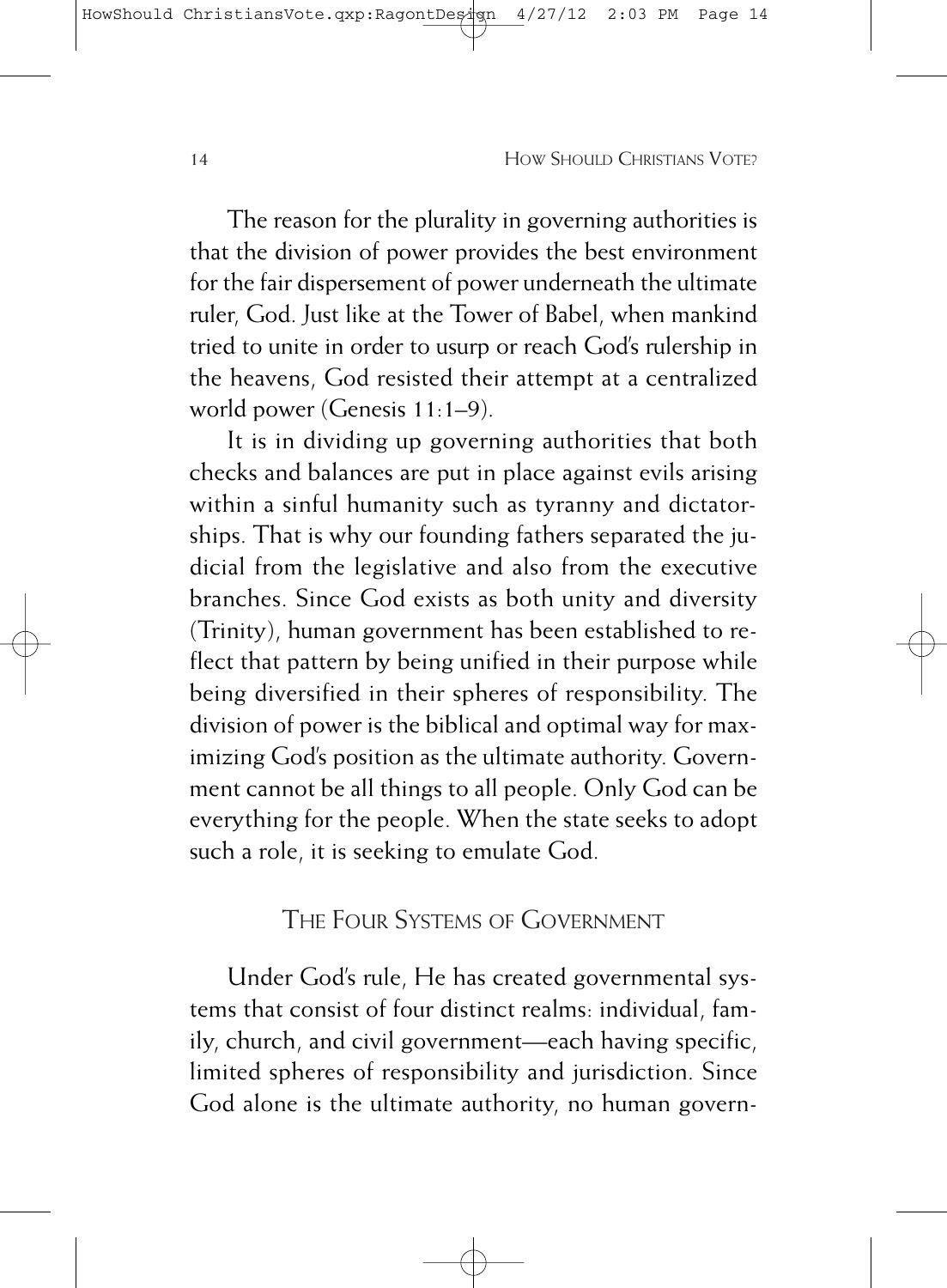ment can be. The first governmental system is also the most important of all four. This is because if this form of government is out of place, then the other three will reflect it. Likewise, if this form of government is functioning properly, the other three will reflect that as well.

The first and foundational form of government instituted by God is *self-government*.1 The goal of self-government is to govern oneself according to the principles and precepts found in God's law. When individuals are living life in light of an attitude of self-government, then there is less of a need for anyone or anything else to govern them. In Ecclesiastes, God makes it clear what the fundamental piece of self-government entails, and that is the fear of Him. We read,

The conclusion, when all has been heard, is: Fear God and keep His commandments, because this applies to every person. For God will bring every act to judgment, everything which is hidden, whether it is good or evil. (Ecclesiastes 12:13, 14).

The next type of government that God prescribes in Scripture is *family government.* God established the family as the foundation of civilization (Genesis 1:26–28). The Bible tells us that Christ is the head of the husband (Ephesians 5:23), and the husband is the head of the wife (1 Corinthians 11:3), and that parents are the head over their children (Ephesians 6:1). Scripture goes on to lay out the governing principles in relation to the marriage covenant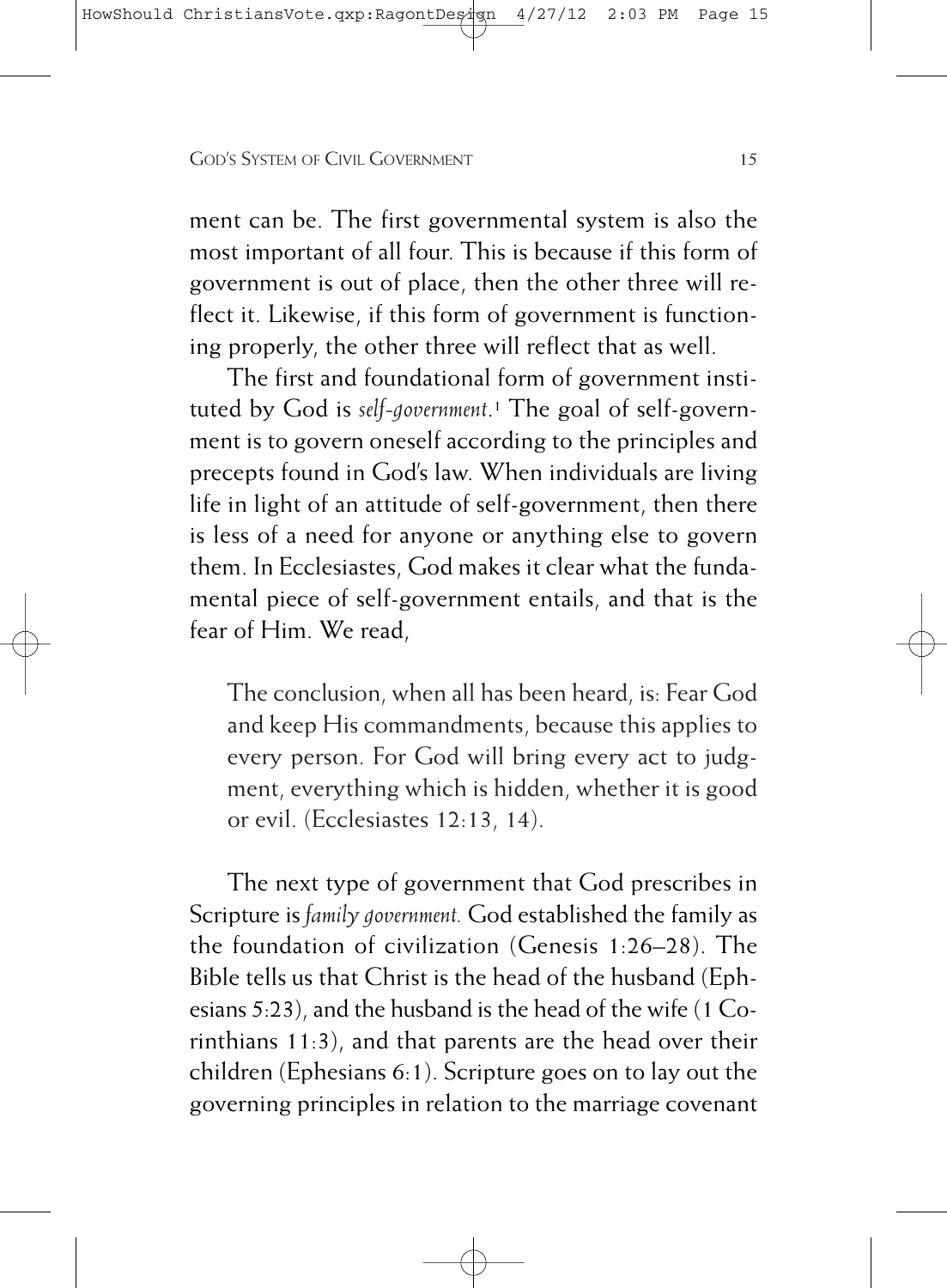and family unit. The saga of the nation is the saga of its families written large.

Along with individual and family government, God has also ordained *church government*. The church leaders, as members of the *ecclesia* (the governing body set up by Jesus Christ on His behalf), are to govern matters that apply to the church and/or church members, and serve as the moral conscience of the government. This role is crucial since the progress of a nation is directly related to the state of its morality (Proverbs 14:34).

The fourth system of government instituted by God in His kingdom rule on earth is *civil government*. Civil government is that system that has been set in place to create and maintain a righteous and just environment in which freedom can flourish. It is a representative system designed to manage society in an orderly fashion. Yet it is to do so without interfering with, negating, or contradicting God's other governing agencies. Civil government is to support, not replace, the institutions of family and church government so that self-government, and therefore maximum freedom, can be experienced.

Paul emphasizes the primary purpose of civil government in the continuation of his discussion in Romans 13 when he says,

Therefore whoever resists authority has opposed the ordinance of God: and they who have opposed will receive condemnation upon themselves. For rulers are not a cause of fear for good behavior, but for evil.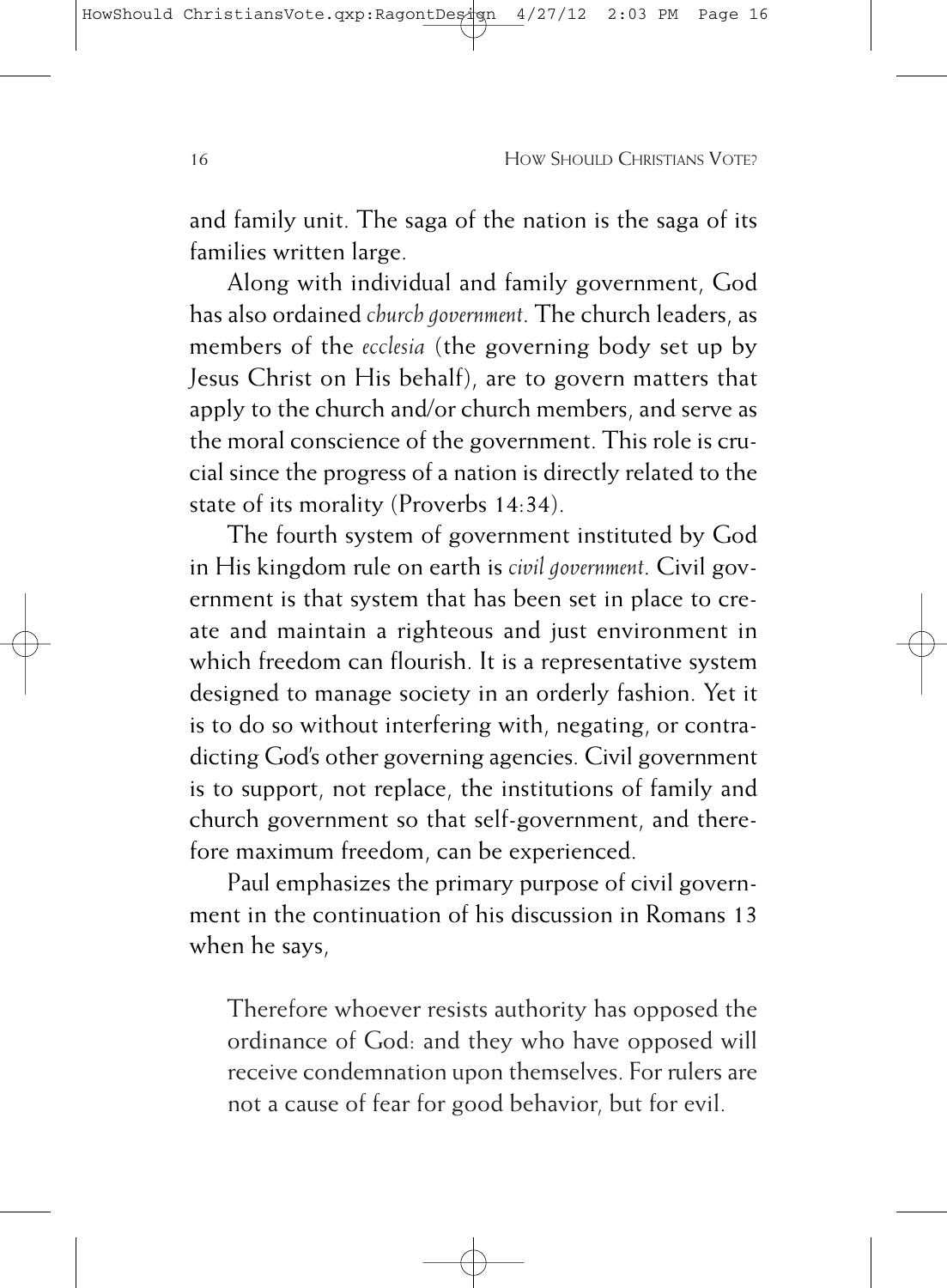In this verse, Paul introduces us to the one overarching job of civil government that can be defined as follows: *Under God, the government is to promote the conditions for the wellbeing of the citizenry for good, while protecting the citizenry against the proliferation of evil.* And since civil government is to operate under God, He—and not man—must be the ultimate standard of what is good or evil. This means that politics is fundamentally an ethical enterprise based on what is right and what is wrong. Therefore Christian voting should first and foremost be a spiritual issue.

When the government successfully keeps evil in check, good can flourish. This holds true whether it means keeping the evil out that shows up in our enemies around the world, or whether it means keeping people from knocking down your front door. Government is to restrict the flow of evil while simultaneously and intentionally seeking to expand the flow of good. Everything within civil government ought to be aimed at this one primary goal.

Paul explains,

Do you want to have no fear of authority? Do what is good and you will have praise from the same; *for it is a ministerof God to you for good.* But if you do what is evil, be afraid; for it does not bear the sword for nothing; for it is a minister of God, *an avenger who brings wrath on the one who practices evil.*

(Romans 13:3, 4, emphasis added).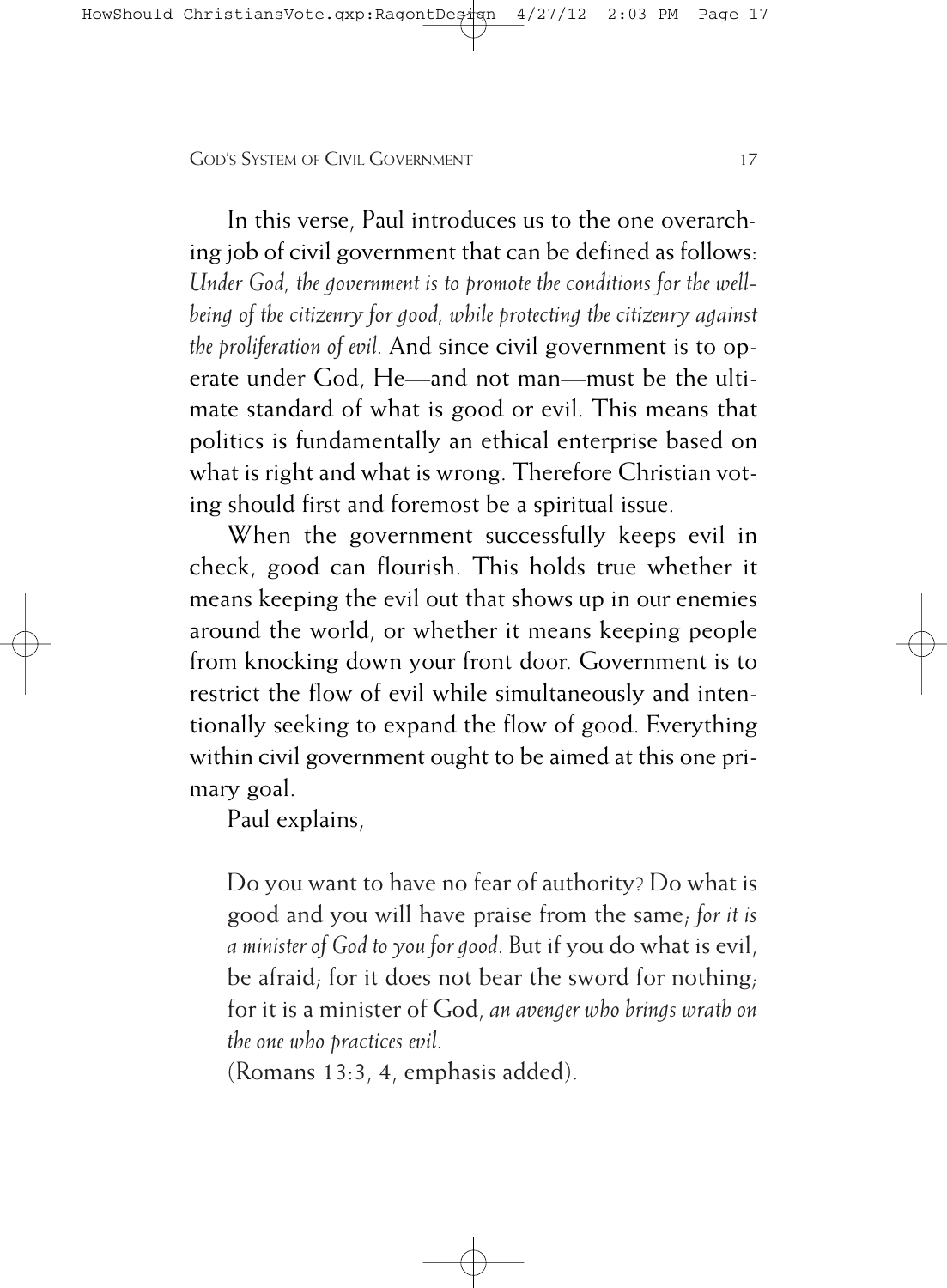When civil government attempts to do more than that, it typically ends up infringing on other divinely authorized governments (individual, family, and/or church). When the government tries to act as someone's parent and pay someone's bills while they do not work, the government has become more than the government was designed to be. The Bible says if a man does not work, he ought not to eat (2 Thessalonians 3:6–8, 10). It is not talking about when a man cannot work. It is talking about when a man won't work. If a man does not work, you do not offer him a welfare check to pay him for his irresponsibility. You don't look to the government to pay for laziness while taxing others to cover the bill.

Just as God restricts the church from giving charity to people prior to getting the family involved first (1 Timothy 5:4), likewise civil government is not to provide charity prior to the involvement of the family, church, and other local charitable entities. This is so because help is to be given by those closest related to the need who can provide both love and accountability that promotes personal freedom and responsibility. What government can do to make this happen is to create an environment for compassion to flourish. That falls underneath its task of promoting good. When this order is reversed, then the state becomes an allencompassing promoter of federal economic dependency leading to illegitimate and irresponsible personal and corporate welfare. Limited government, however, does not mean noncaring and incompassionate government. Civil government should provide a safety net specifically and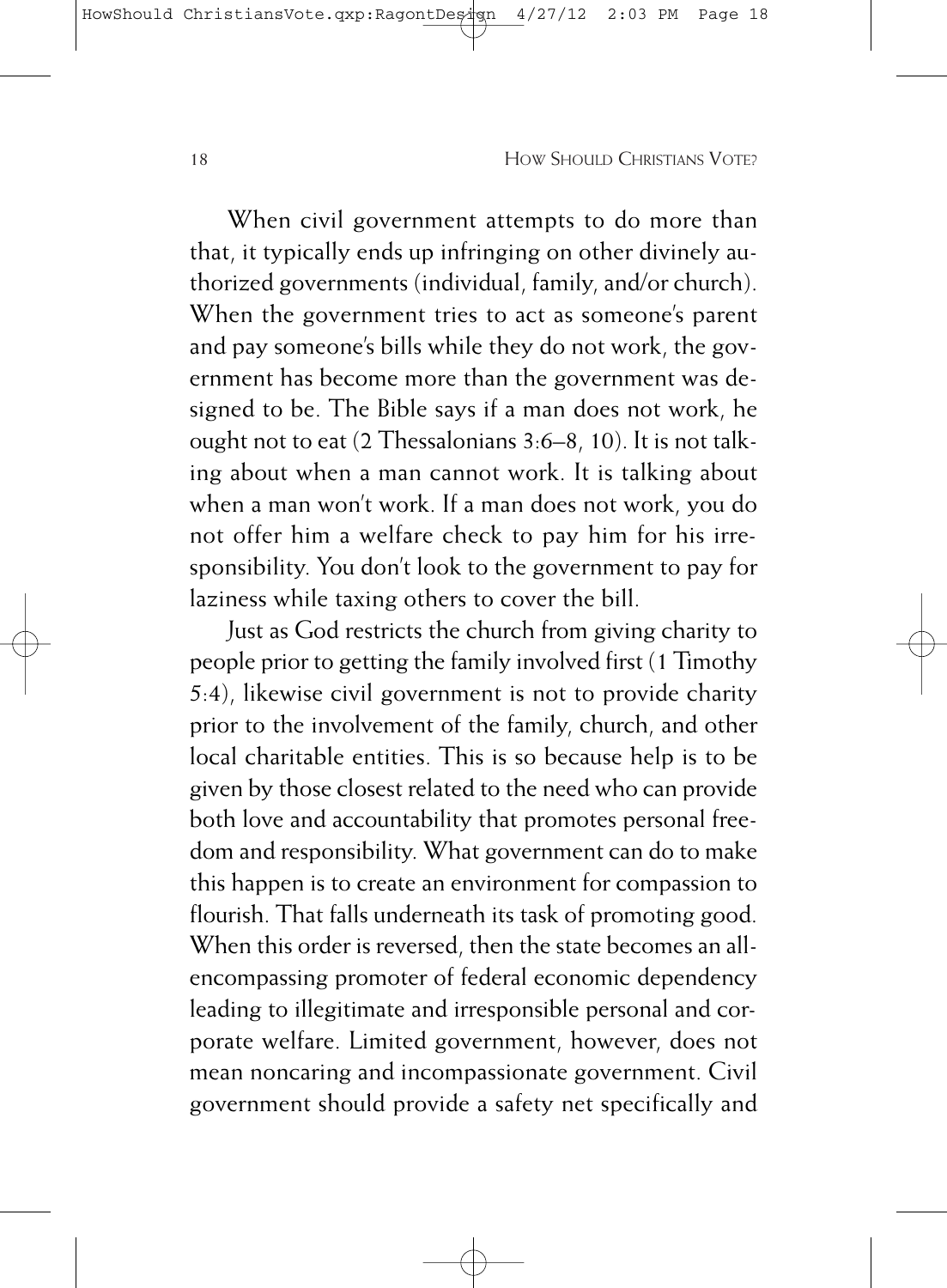intentionally designed to produce self-sufficency and not long-term dependency.

Such government assistance for able-bodied citizens should be temporary and not designed to produce longterm dependency and an entitlement mentality. In addition, there should be accountability tied to the assistance so that the person receiving the assistance has to perform some sort of work or volunteerism that is connected to what they receive. For example, if a parent receives funding assistance for their children's breakfasts and lunches at schools then that parent should also be required to volunteer for a certain number of hours at that school.

When civil government is limited to its primary role, it maintains an environment for God's other governments to flourish, yet it does not overextend itself and those underneath it while trying to be everything to everybody while still charging taxpayers for things it does not have divine authorization to do. An overextended civil government and overtaxed citizenry limits the freedoms of individuals to pursue their calling under God, and their capacity to contribute to economic development. It also creates an environment of restriction, doubt, and hesitation, thus stifling opportunity, initiative, and ingenuity.

The primary intended outcome of a properly functioning civil government, rather, promotes a concept we often throw around lightly in our nation today—that of freedom. It is quite possible that our freedoms are often so undervalued because we have never had to experience a life without them, like so many others around the world.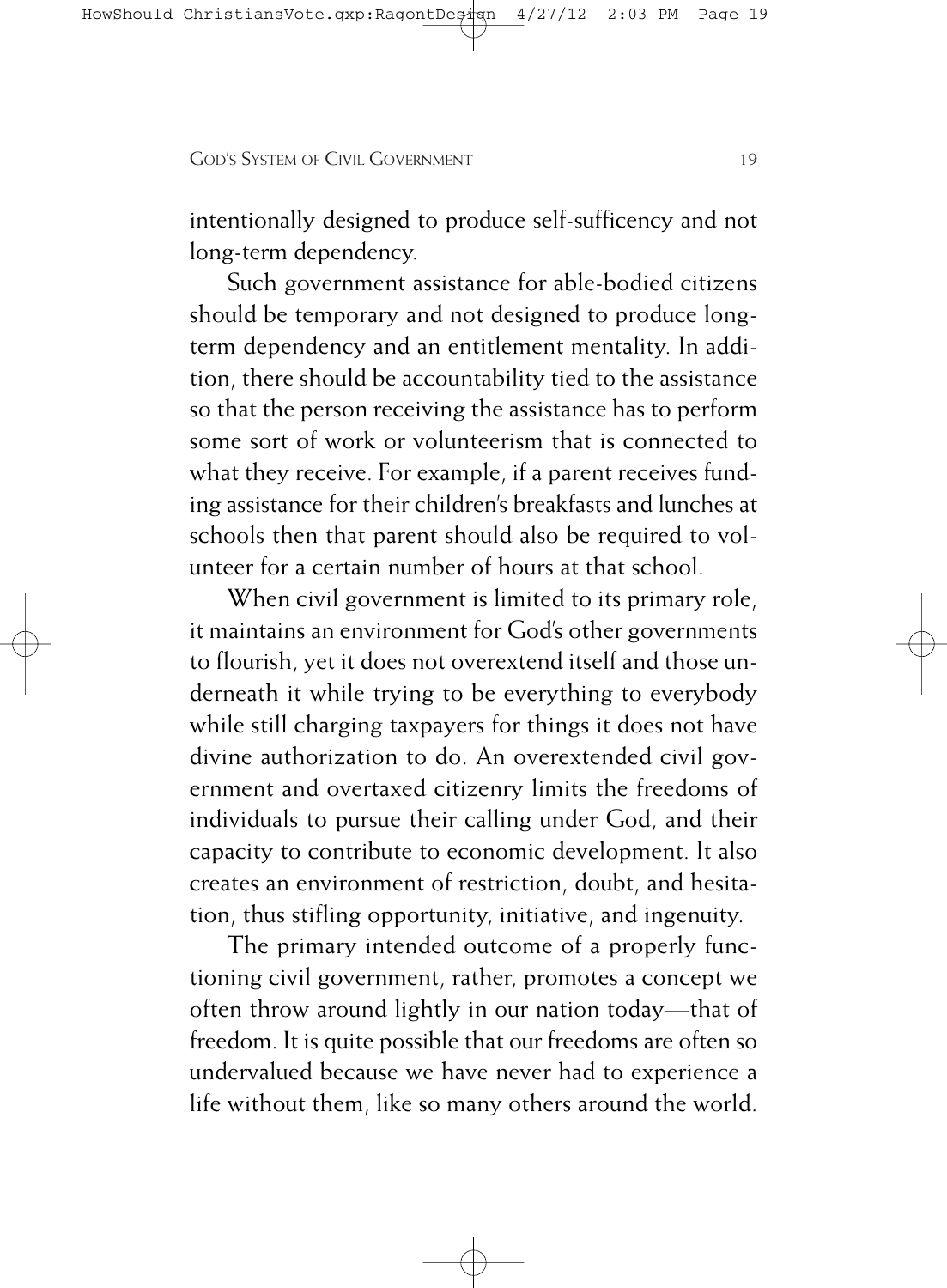It is also possible that this is because we have defined freedom wrongly. Freedom can be defined as a *release from illegitimate bondage in order to make the choice to exercise responsibility in actualizing and maximizing all that you were created to be.*

The first occurrence of this concept of freedom happens in the book of Genesis in the garden of Eden when God created mankind. We read, "The LORD God commanded the man, saying, 'From any tree of the garden you may eat *freely'*" (Genesis 2:16, emphasis added). Notice that God is referenced here as "LORD God." Normally when you read the word LORD, it refers to the personal name used for God, which is *Yahweh. Yahweh* literally means "master, and absolute ruler."2 It is the name God uses to reveal Himself to mankind regarding His relationship with us. The name *Yahweh* reveals God's rule in the context of His relationship with humanity.

Thus as the Ruler over Adam and Eve, God clearly delineated the boundaries of His governmental system. Whichever tree Adam or Eve wanted to eat from, they were free to eat, except one: "from the tree of the knowledge of good and evil you shall not eat, for the day that you eat from it you will surely die" (Genesis 2:17).

Notice that in the garden under God's governing rule and original blueprint for mankind, there was *maximum freedom.* From every tree in the garden, except for one, Adam and Eve had complete and unhindered freedom to partake. This freedom also included the responsibility to manage, develop, and expand the assets God had provided them, which is the essence of free enterprise.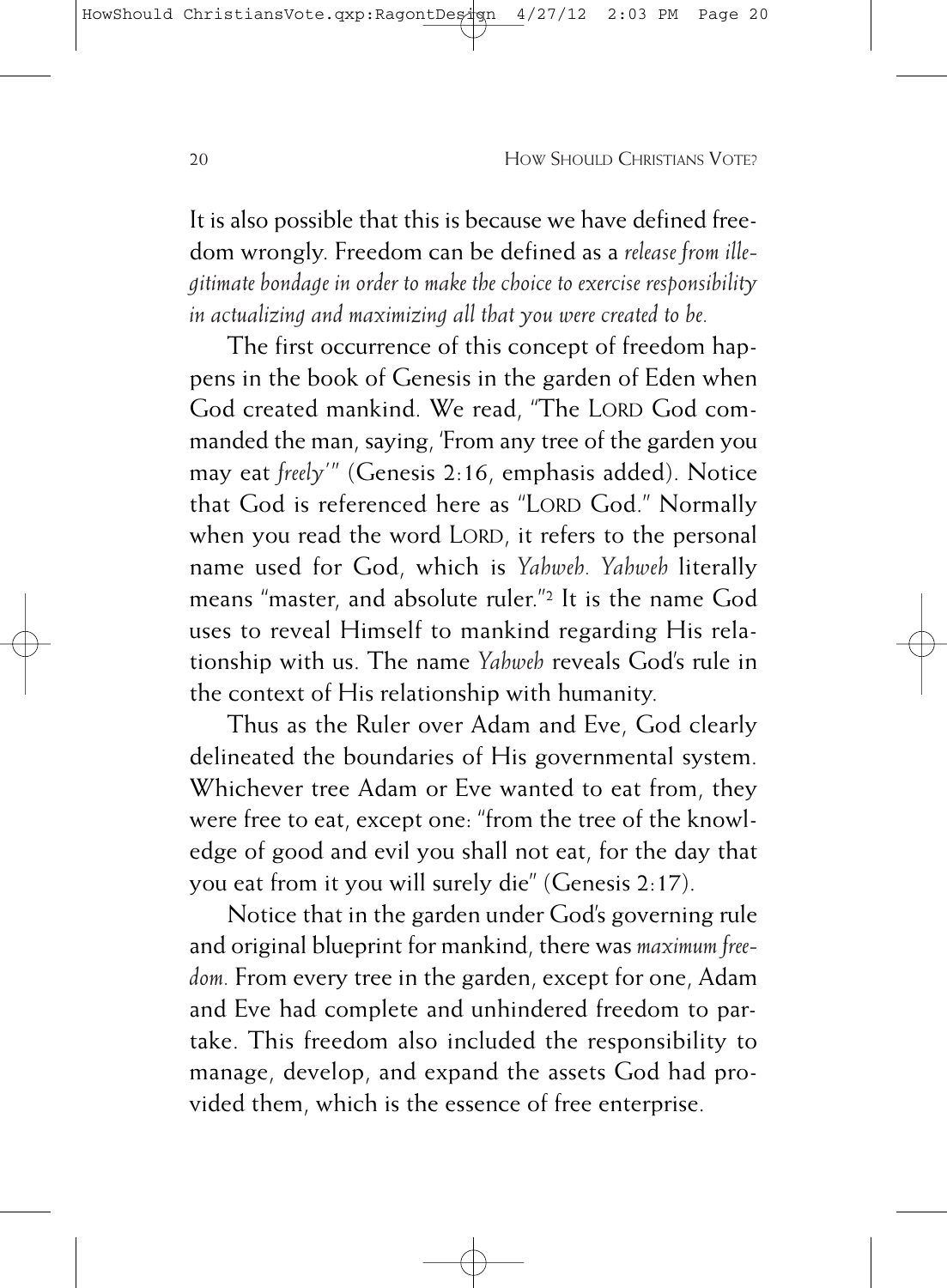Yet in the context of this broad-based freedom, God also legislated strictly defined boundaries that came with serious repercussions. If anyone chose to go against the boundaries God had set up, the result would be not only dire but also immediate. While people had the freedom to choose to do wrong, they could not choose to do so without suffering severe and clearly defined consequences.

In the beginning, God was the government. His model allowed for broad freedom along with narrow restrictions, followed up with both quick and severe consequences for breaking those restrictions. Yet after the fall of mankind, God transferred the carrying out of the government of mankind to men. God had set the standard for how His creation should operate and then transferred that standard of government to mankind after sin entered the world. To the degree that civil government restricts evil, mankind can experience the freedom God originally intended.

Therefore, a government patterned off of the original design of the Creator is a government that does not seek to limit humanity's freedoms, but rather promotes freedom through the declaration of clear, broad, and just boundaries along with the carrying out of immediate and acute consequences for breaking those boundaries. It is in this type of government that individuals, families, churches, and local communities are best equipped to cultivate and maintain high levels of both productivity and enjoyment so that free enterprise can flourish.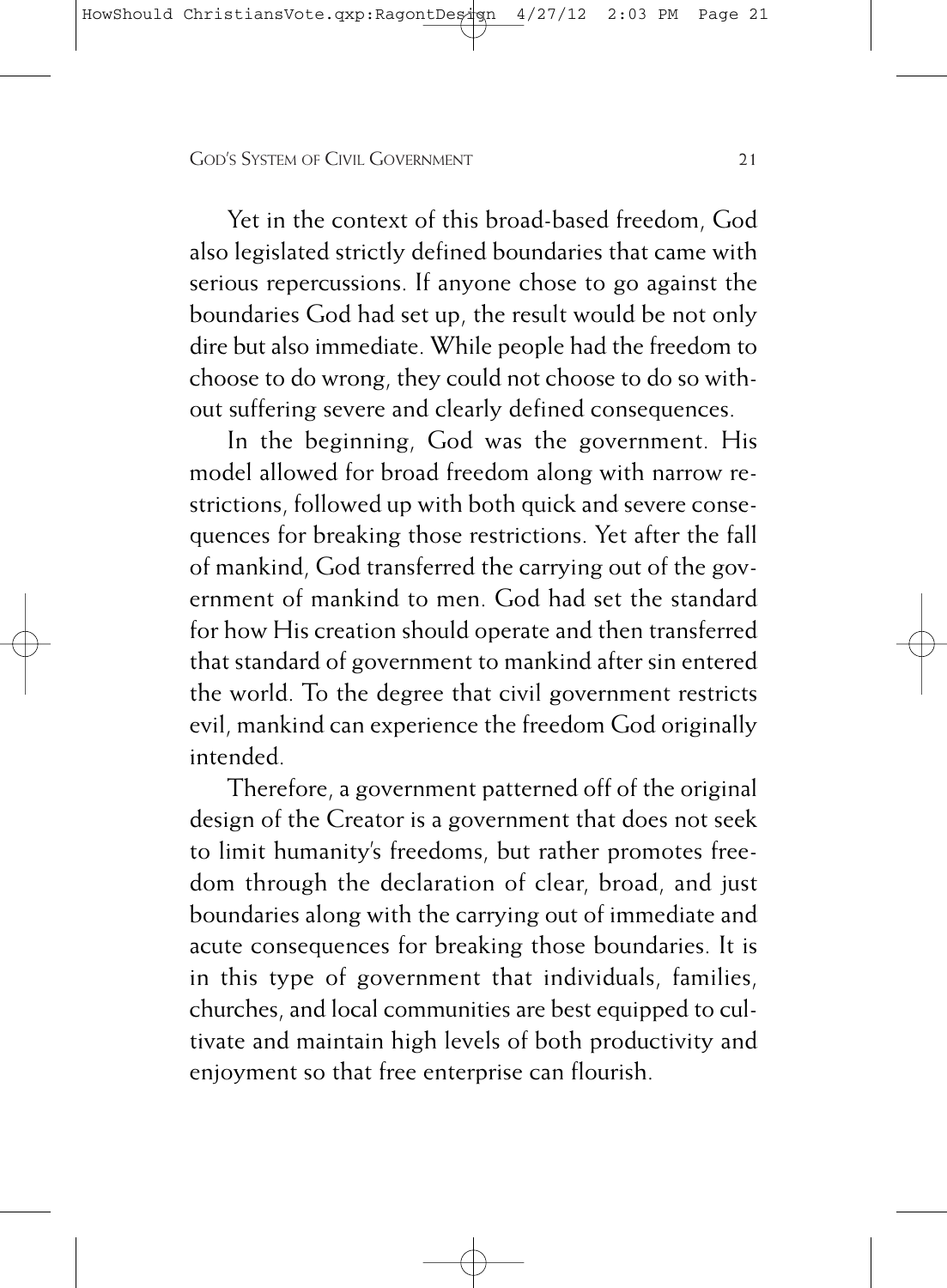## **BIBLICAL JUSTICE AIMS TO PROTECT INDIVIDUAL LIBERTY WHILE PROMOTING PERSONAL RESPONSIBILITY.**

While the founding fathers fought for freedom for themselves in establishing America, most were unwilling to give it to others as demonstrated by the evil of American slavery. Yet freedom is so important that we must be involved not only in fighting for it for ourselves, but also in empowering others to experience it as well. This is why the greatest demonstration of our value and appreciation for freedom is realized in diligently serving the well-being of others (Galatians 5:13). Freedom's purest form is manifested through expanding and enriching the freedom of others.

Civil government is authorized to protect and promote this freedom through maintaining what is often called, in our contemporary culture, *social justice.* However, social justice has become a convoluted term, conjuring up different meanings depending on who is speaking. It is frequently used these days as a catchphrase for illegitimate forms of government promoting the redistribution of wealth, rather than for the redistribution of opportunity where illegitimate impediments are removed, thus giving individuals the chance to maximize their potential. Likewise, social justice often favors the collectivistic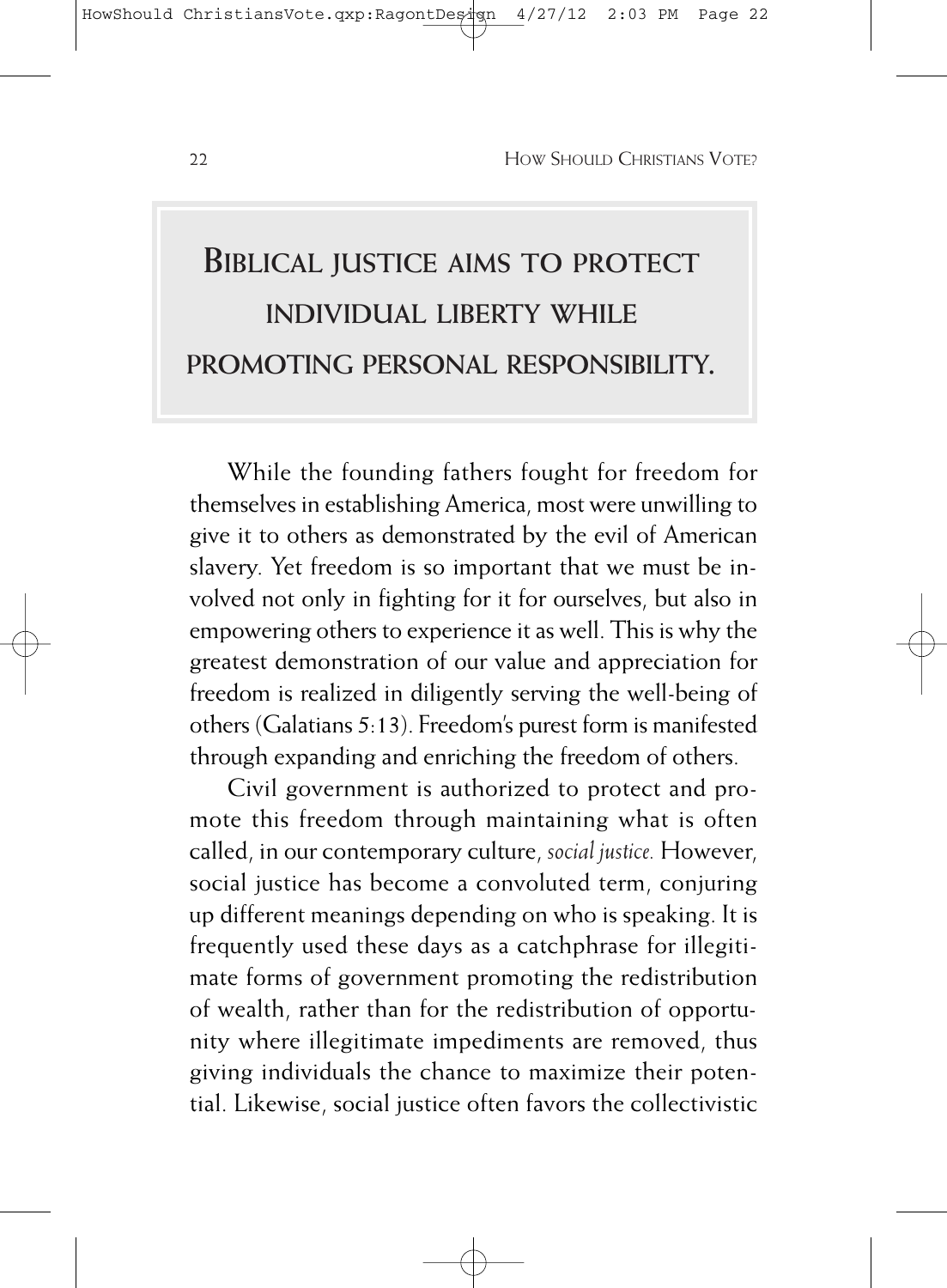expansion of civil government, which wrongly infringes on the jurisdictions of God's other covenantal institutions (family and church).

The term I choose to use instead when speaking about the government's responsibility to create an environment of justice in society is *biblical justice*, since biblical justice aims to protect individual liberty while promoting personal responsibility (Romans 14:12; Matthew 16:27; Revelation 20:11–15). Biblical justice provides society with a divine frame of reference from which to operate using Scripture as the defining template for how it is to function.<sup>3</sup>

The word *justice* in Scripture simply means to prescribe the right way. Since God is just (Deuteronomy 32:4) and is the ultimate lawgiver (James 4:12), His laws and judgments are just and righteous (Psalms 19:7–9; 111:7–8). They are to be applied without partiality (Deuteronomy 1:17; Leviticus 19:15; Numbers 15:16) because justice identifies the moral standard by which God measures human conduct (Isaiah 26:7). It is the government's role, then, to be God's instrument of divine justice by impartially establishing, reflecting, and applying His divine standards of justice in society (Psalm 72:1–2, 4; 2 Samuel 8:15; Deuteronomy 4:7–8)—regardless of one's economic status (Exodus 23:3, 6; Leviticus 19:15).

Biblical justice, therefore, can be defined as *the equitable and impartial application of the ruleof God's moral law in society.* The one constant factor that government is to guarantee in the areas of economic, political, social, or criminal justice is the understanding and application of an established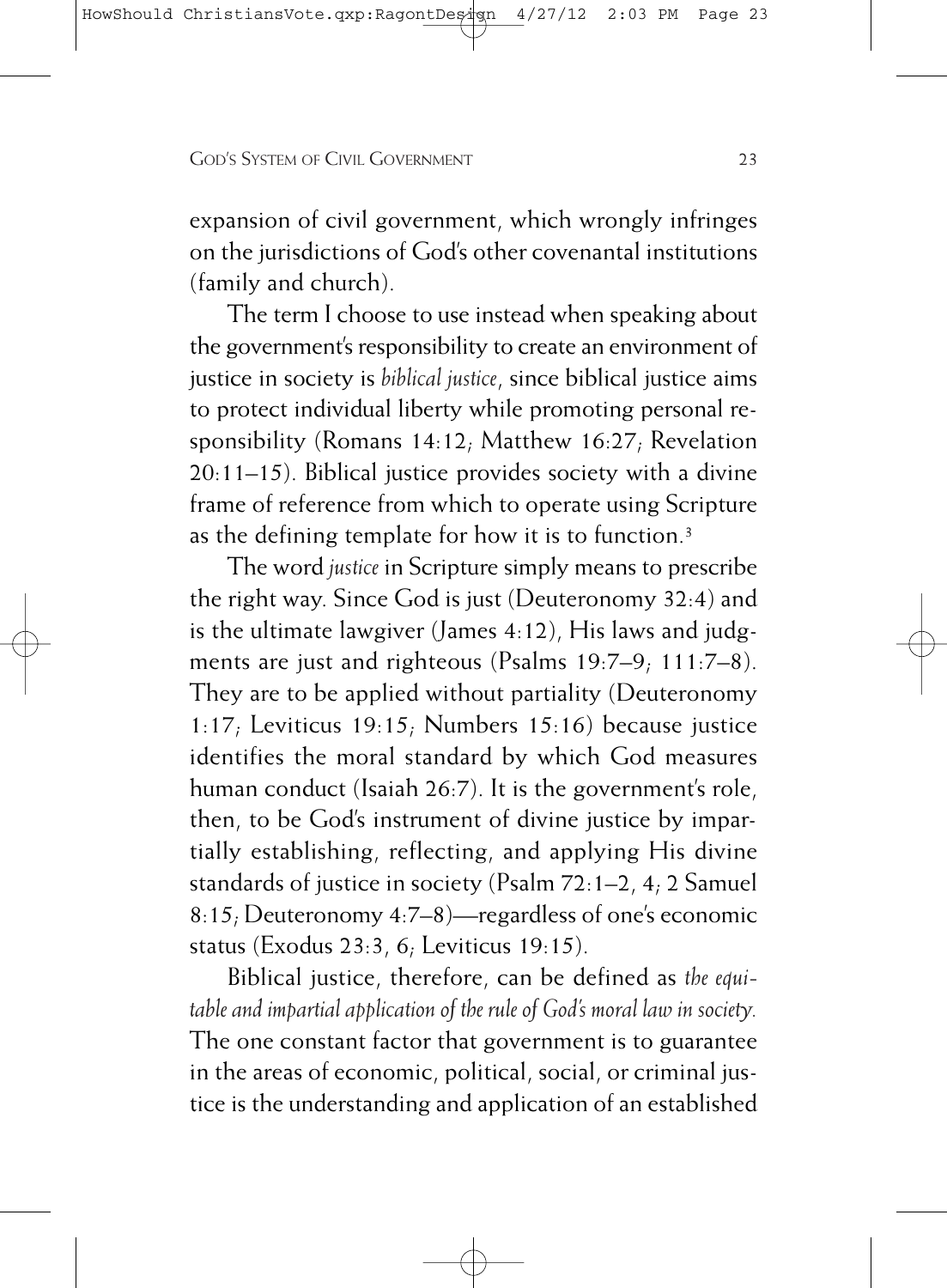moral law within the social realm.

Civil government exists, therefore, to promote personal and collective freedom through resisting evil and overseeing the proliferation of good through maintaining a just society. When a government fails to do this either because it runs inefficiently or ineffectively, it is typically the masses who suffer as a result.

That is why it is essential for the masses, particularly the masses who align themselves underneath Jesus Christ, to vote according to the principles and values of the kingdom of God. While this does not mean we all vote the same way, it does mean that we are unified in utilizing the same principles when we vote. Ultimately, this determines how God as Sovereign Ruler will relate to and work through those within and under the government and its systems. This is because God oftentimes relates to us based on how His representatives relate to Him.

For example, in the governmental institution of the family, a large part of how God relates to, blesses, or does not bless a family has to do with the male leader who has been assigned to cover the family. If the man is not in alignment under Jesus Christ and is himself not covered by God's care, protection, and favor, then the family will experience the consequences of this disorder.

In the book of 1 Peter, we read that a man who does not carry out his role well in relation to God's rule of love in accordance with leading his wife will have his prayers hindered (1 Peter 3:7). If his prayers are hindered, then those under his care and covering will not be the recipi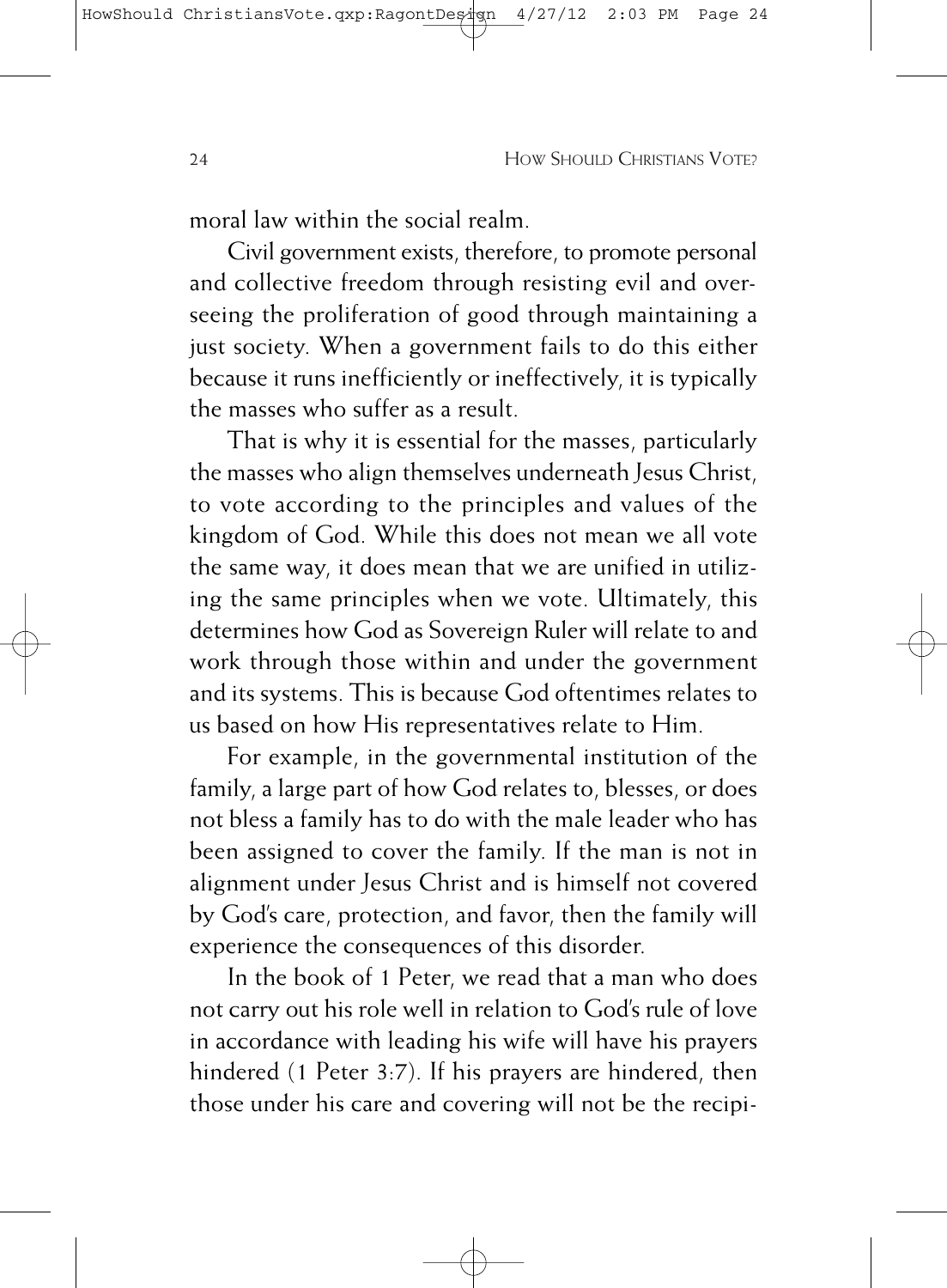ents of all of the blessing and favor that could be theirs as a result of their leader seeking God's face on their behalf.

Likewise, how God's representatives in civil government relate to Him frequently affects how He relates collectively to those underneath their leadership. Because this is so, it is even more important that you and I as believers make our voting decisions based on what and who best reflects God's kingdom rule (1 Samuel 8:18).

### THE KINGDOM AGENDA

*Every voting choice you exercise ought to be for the candidate, platform, party, or policy that will best represent the values of the kingdom of God.* The answer to how a Christian should vote is as simple, and as complicated, as that. I say that it is as complicated as that because no solitary party—Democrat, Republican, or Libertarian—fully reflects the values of the kingdom of God.

On a number of issues, the Democrats represent the values of the kingdom of God. And then on a number of other issues, the Democrats are antithetical to God's kingdom laws. Similarly, on a number of issues, the Republicans reflect the values of the kingdom of God. But then again, on other issues, they do not.

As a Christian, your responsibility when you cast your vote will be to understand the principles of God's kingdom and His values, and then compare these with the content and character of whatever person, party, platform, or policy for which you will cast your vote.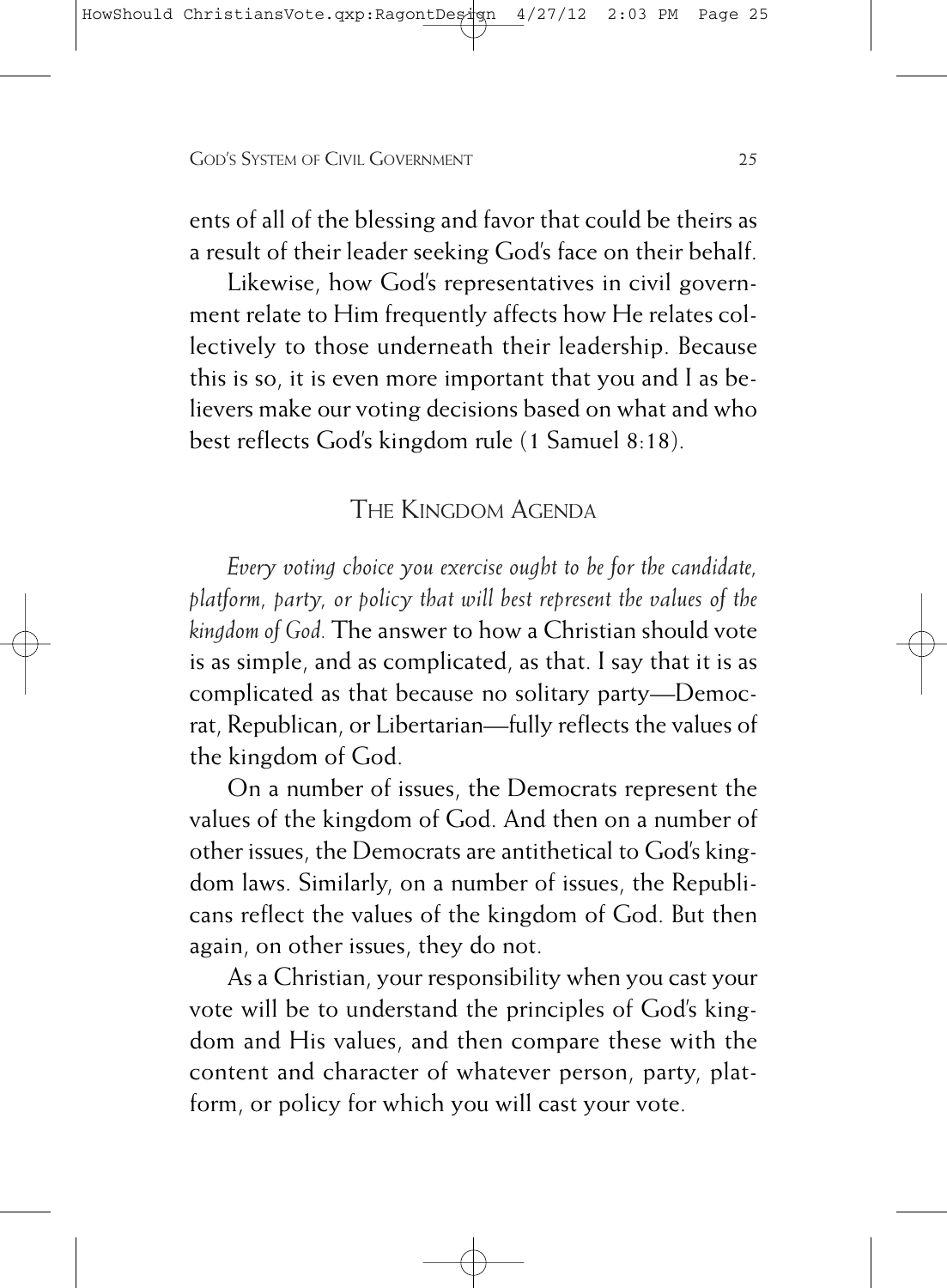When you understand the values of God's kingdom, you will best understand His agenda.4 However, it is my conviction that the message of the kingdom, and the values therein, are sorely lacking in understanding today. As a result, this has caused much, if not most, of the confusion in our land. Not because people don't speak of the kingdom, but because far too much of their speech is in esoteric, theological "code words" that seem unrelated to the realities of life in the here and now.

The absence of a comprehensive understanding of the kingdom has led to deterioration in our world of cosmic proportions. People live segmented, compartmentalized lives because they lack a kingdom worldview. Families disintegrate because they exist for their own fulfillment rather than for the kingdom.

Churches are having a limited impact on society because they fail to understand that the goal of the church is not the church itself but the kingdom. This myopic perspective keeps the church divided, ingrown, and unable to transform the cultural landscape in any significant way.

And because this is so, society at large has nowhere to turn to find solid solutions to the perplexing challenges that confront us today—troubling problems such as crime, racism, poverty, and a myriad of other ills that continue to show up in our politics and policies year after year. Yet for each and every issue, God's kingdom agenda provides an alternative, another way to see and live life in this world. It transcends the politics of men and offers the solutions of heaven.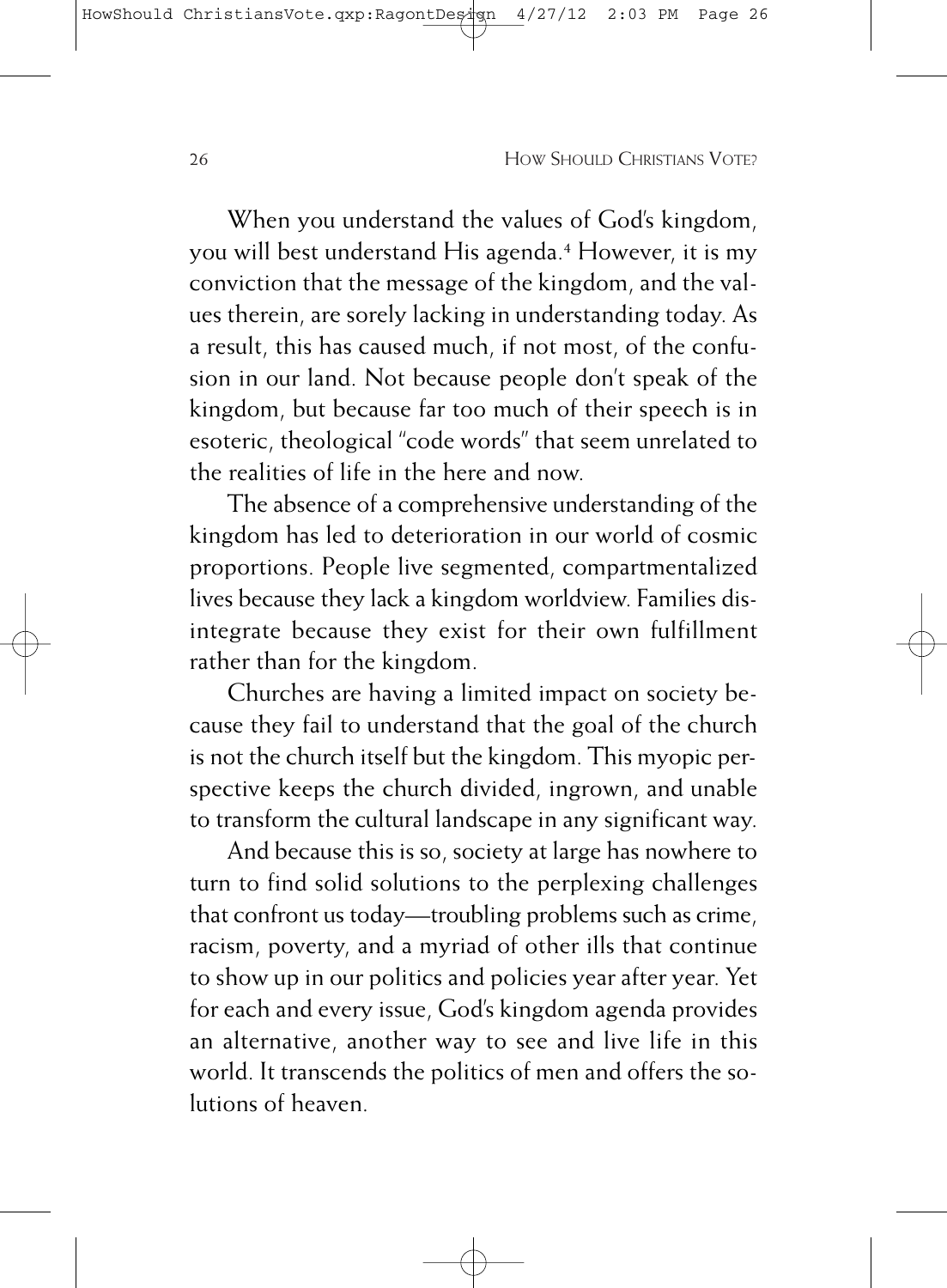I like to think of the kingdom of God as the *alternative*, because that word in particular states that there is another way, another idea on the floor. As God's people, we are not limited by the choices this world offers us. God has an alternative plan for us—His kingdom.

Throughout the Bible, the kingdom of God is His rule, His plan, and His program. God's kingdom is allembracing. It covers everything in the universe. In fact, we can define God's kingdom as His comprehensive rule over all creation.

Now if God's kingdom is comprehensive, so is His kingdom agenda. The kingdom agenda, then, may be defined as *the visible demonstration of the comprehensive rule of God over every area of life.*

The reason so many believers are struggling is that we have voted in the past asking God to bless our plans rather than casting our votes based on seeking His agenda. We want God to sign off on our decisions rather than us following His.

But it doesn't work that way. God has only one plan, one alternative, and it is to advance His kingdom. We need to find out what that looks like so we can make sure that we are voting for God's plan, and not ours.

The Greek word the Bible uses for kingdom is *basileia*, which basically means a "rule" or "authority." Included in this definition is the idea of power. So when we talk about a kingdom, we're talking first about a king, and a ruler who has power.

Now if there's a ruler, there also have to be "rulees," or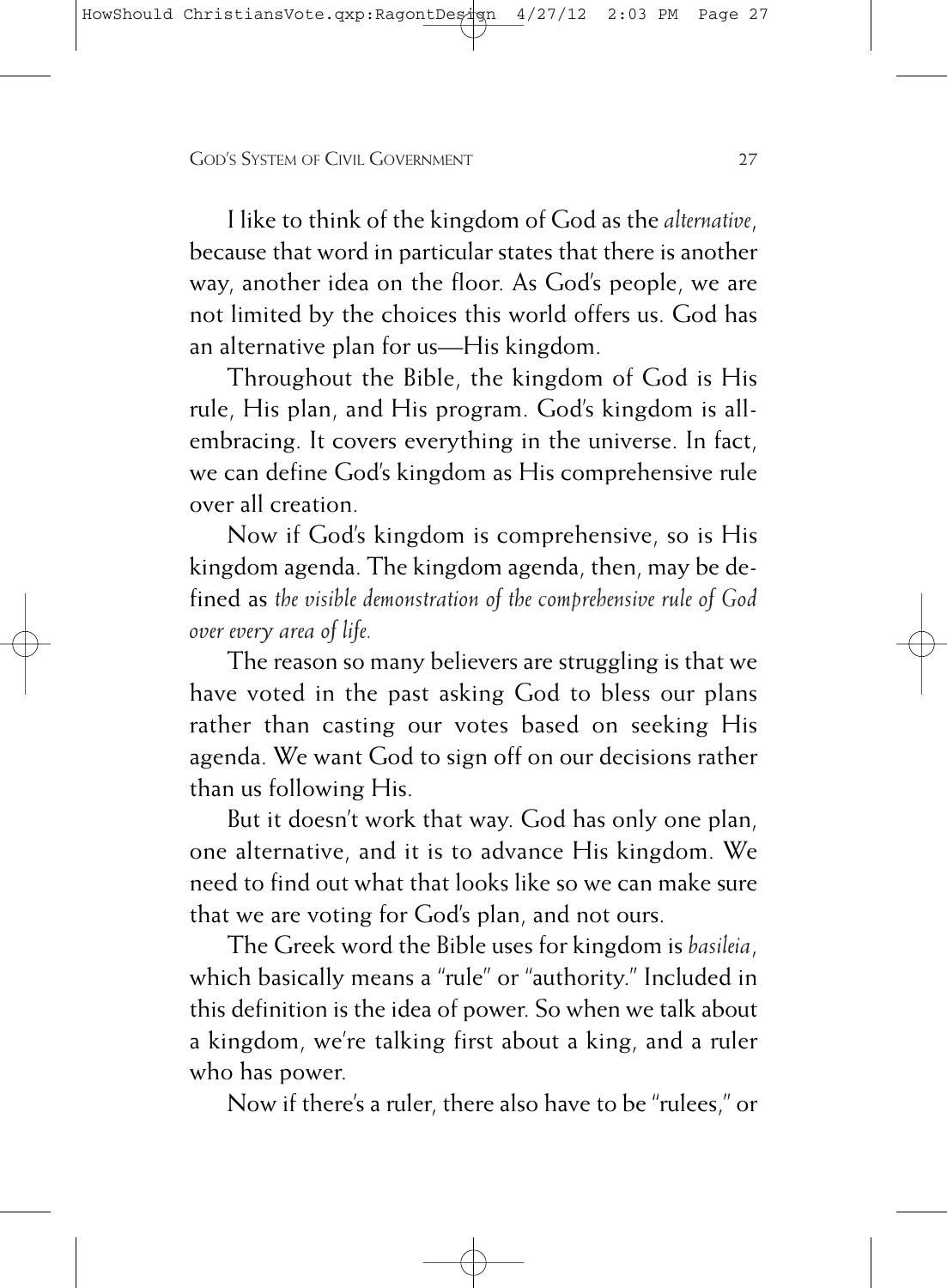kingdom subjects. A kingdom also includes a realm: that is, a sphere over which the king rules. Finally, if you're going to have a ruler, rulees, and a realm, you also need kingdom regulations—guidelines that govern the relationship between the ruler and the subjects. These are necessary so the rulees will know whether they are doing what the ruler wants done.

God's kingdom includes all of these elements. He is the absolute Ruler of His domain, which encompasses all of creation. And His authority is total. Everything God rules, He runs—even when it doesn't look like He's running it. Even when life looks like it's out of control, God is running its "out-of-controlness." At the heart of the kingdom agenda philosophy is the fact that there should never be a separation between the sacred and the secular. All of life is spiritual, since all of life is to come under God's rule. Therefore, every issue—whether social, political, economic, educational, environmental, or otherwise —is to mirror God's principles related to the specific area and thus reflect and promote His agenda in history.

God has made Jesus Christ the Sovereign over all mankind's kingdoms (Matthew 28:18; Colossians 1:13–18). His rule is to be represented in history by those who are a part of His kingdom and who have been delegated the responsibility of dispensing His rule to the nations (Matthew 28:19, Ephesians 1:22, 23). Christian voting should reflect this reality.

Colossians 1:13 says that everybody who has trusted the Lord Jesus Christ as Savior has been transferred from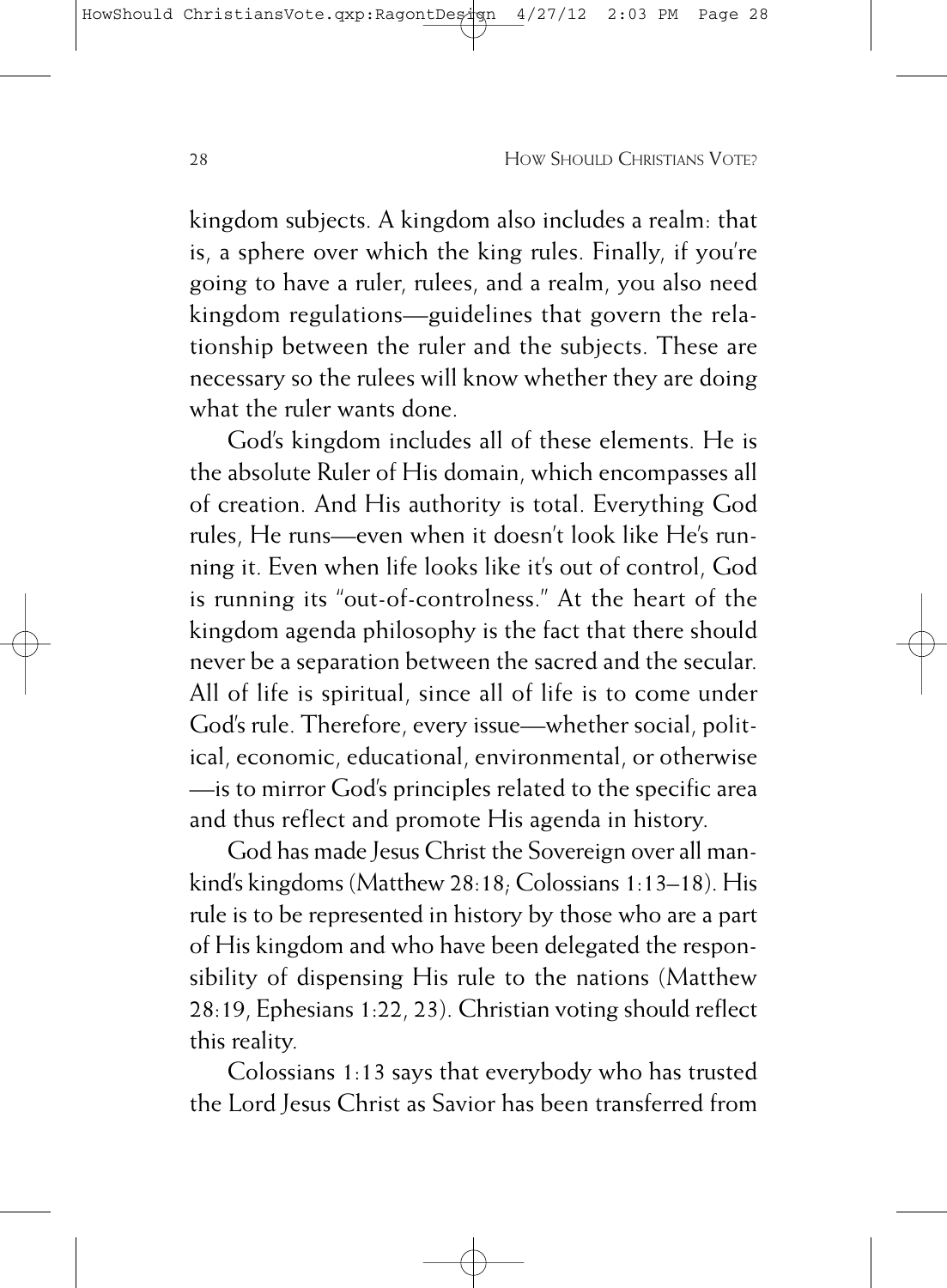the kingdom of darkness to the kingdom of light. If you are a believer in Jesus Christ, your allegiance has been changed. You are no longer to follow the world's ways, but Christ's.

And just in case there's any doubt, there are no inbetween kingdoms. There are only two realms in creation: the kingdom of God and the kingdom of Satan. You are subject to one or the other. And as a believer, you are to be subject to Jesus Christ in His kingdom. This means you belong to another realm, your allegiance is in another order, and no matter where you live, work, travel, or vote, you are a citizen of God's kingdom.

A story is told about a man who needed to get his shoe repaired. He rushed to the shoe repair shop only to arrive there at exactly 5:00 p.m. Scanning the parking lot, he noticed that it was empty, indicating that, apparently, there was no one around. Knowing he wouldn't have another opportunity to go to the shop for some time, he headed to the door to see if, by chance, it was still open.

To his surprise, the shoe repairman was there.

"I didn't think anyone was here," the man said, relieved.

"You came just in time," the shoe repairman replied. "I was almost ready to go home."

Remembering the empty parking lot, the man asked, "How are you going to go home? I didn't see any cars."

"Oh, that's easy," the repairman said. "Do you see those stairs over there?"

He pointed to the corner of the shop. The man looked and noticed the stairs. He nodded.